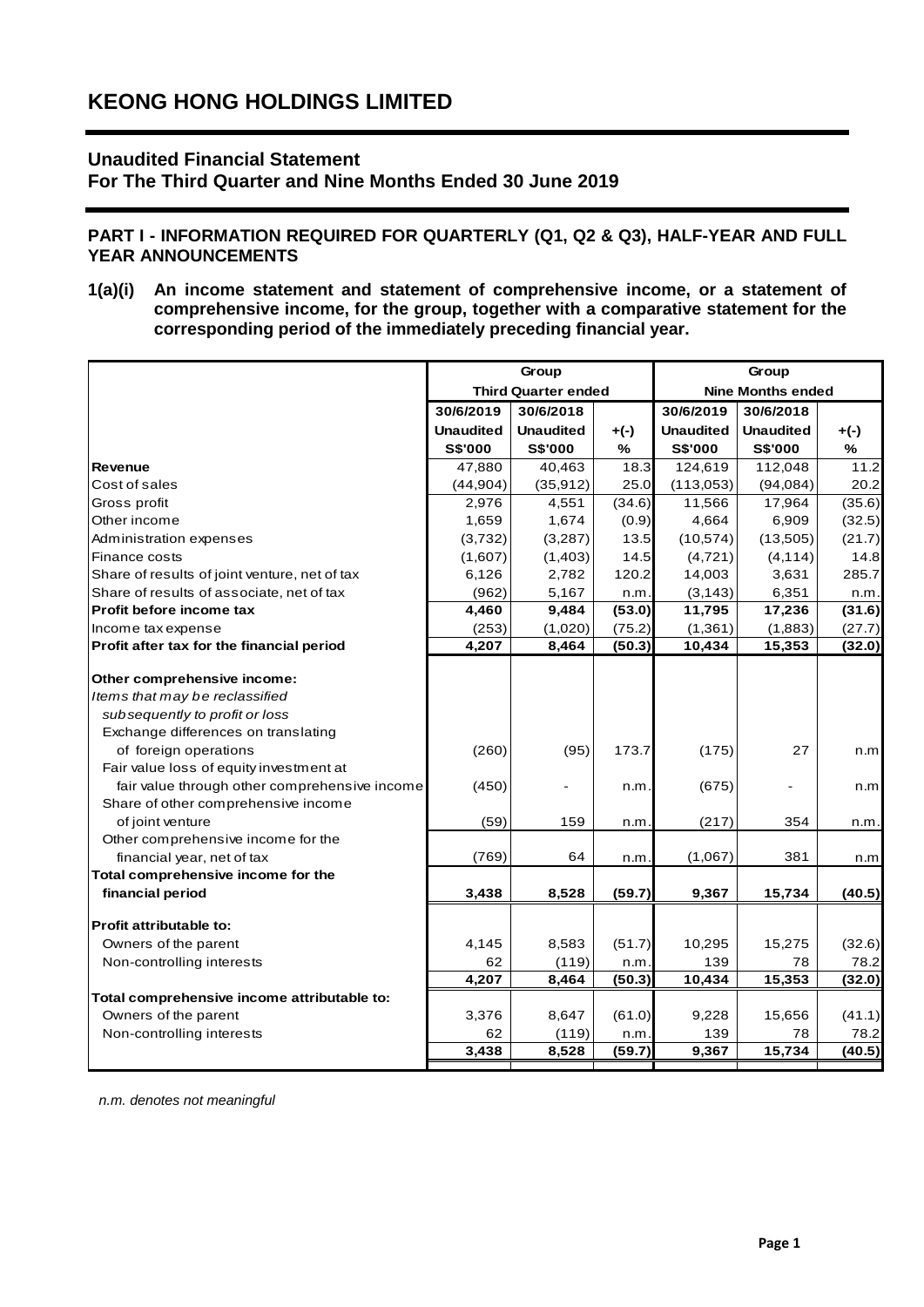# **1(a)(ii) Profit for the financial year is stated after charging/(crediting**):

|                                                            |                     | Group                    |           | Group            |                  |         |  |  |  |
|------------------------------------------------------------|---------------------|--------------------------|-----------|------------------|------------------|---------|--|--|--|
|                                                            | Third quarter ended | <b>Nine Months ended</b> |           |                  |                  |         |  |  |  |
|                                                            | 30/6/2019           | 30/6/2018                | 30/6/2019 |                  |                  |         |  |  |  |
|                                                            | <b>Unaudited</b>    | <b>Unaudited</b>         | $+(-)$    | <b>Unaudited</b> | <b>Unaudited</b> | $+(-)$  |  |  |  |
|                                                            | <b>S\$'000</b>      | <b>S\$'000</b>           | %         | <b>S\$'000</b>   | <b>S\$'000</b>   | %       |  |  |  |
|                                                            |                     |                          |           |                  |                  |         |  |  |  |
| Amortisation of intangible asset                           | 9                   | 5                        | 80.0      | 29               | 15               | 93.3    |  |  |  |
| Depreciation of investment properties                      | 154                 | 152                      | 1.3       | 459              | 450              | 2.0     |  |  |  |
| Depreciation of properties, plant and<br>equipment         | 1,046               | 1,028                    | 1.8       | 2,967            | 3,270            | (9.3)   |  |  |  |
| Foreign exchange loss/(gain) - Net                         | 47                  | (5)                      | n.m.      | 264              | (21)             | n.m.    |  |  |  |
| Impairment loss on available-for-sale<br>lfinancial assets |                     |                          | n.m.      |                  | 2,623            | (100.0) |  |  |  |
| Operating lease expenses                                   | 266                 | 185                      | 43.8      | 655              | 572              | 14.5    |  |  |  |
| <b>Professional fees</b>                                   | 139                 | 160                      | (13.1)    | 377              | 693              | (45.6)  |  |  |  |
| Share option expense                                       | 64                  | 43                       | 48.8      | 192              | 129              | 48.8    |  |  |  |
| Gain on disposal of plant and equipment                    | (3)                 | (23)                     | (87.0)    | (6)              | (122)            | (95.1)  |  |  |  |
| Interest income                                            | (1, 369)            | (1, 153)                 | 18.7      | (3,940)          | (3, 153)         | 25.0    |  |  |  |

*n.m. denotes not meaningful*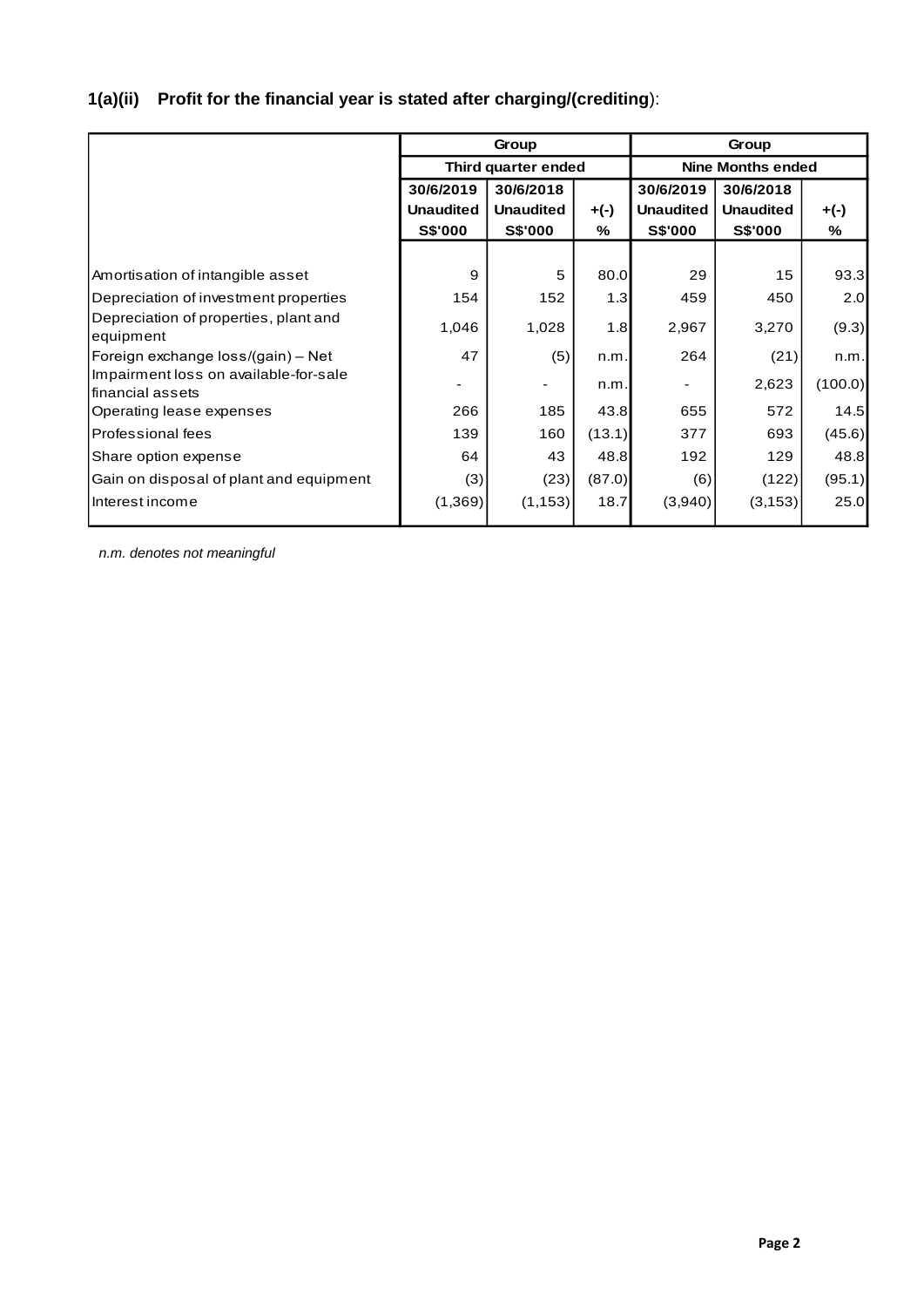## **1(b)(i) A statement of financial position (for the issuer and group), together with a comparative statement as at the end of the immediately preceding financial year**

|                                                         | Group            |                | Company          |                |  |  |
|---------------------------------------------------------|------------------|----------------|------------------|----------------|--|--|
|                                                         | As at            |                |                  | As at          |  |  |
|                                                         | 30/6/2019        | 30/9/2018      | 30/6/2019        | 30/9/2018      |  |  |
|                                                         | <b>Unaudited</b> | <b>Audited</b> | <b>Unaudited</b> | <b>Audited</b> |  |  |
|                                                         | <b>S\$'000</b>   | <b>S\$'000</b> | <b>S\$'000</b>   | S\$'000        |  |  |
| <b>Non-current assets</b>                               |                  |                |                  |                |  |  |
| Property, plant and equipment                           | 28,286           | 19,485         | 186              | 223            |  |  |
| Investment properties                                   | 23,311           | 22,827         |                  |                |  |  |
| Investments in subsidiaries                             |                  |                | 30,058           | 30,038         |  |  |
| Investment in associates                                | 45,250           | 48,534         | 5,610            | 5,610          |  |  |
| Investments in joint ventures                           | 23,897           | 8,946          |                  |                |  |  |
| Intangible assets                                       | 244              | 274            |                  |                |  |  |
| Available-for-sale financial assets                     |                  | 57,993         | 4,500            | 5,175          |  |  |
| Financial assets at fair value through                  | 57,318           |                |                  |                |  |  |
| other comprehensive income<br>Finance lease receivables | 533              | 637            |                  |                |  |  |
| Other receivables                                       | 130,086          | 122,847        | 1,000            | 1,000          |  |  |
| Deferred tax assets                                     | 316              | 396            |                  |                |  |  |
| Total non-current assets                                | 309,241          | 281,939        | 41,354           | 42,046         |  |  |
|                                                         |                  |                |                  |                |  |  |
| <b>Current assets</b>                                   |                  |                |                  |                |  |  |
| Inventories                                             | 1,770            | 1,765          |                  |                |  |  |
| Trade and other receivables                             | 89,553           | 95,253         | 62,990           | 52,643         |  |  |
| Contract assets                                         | 28,152           | 25,468         |                  |                |  |  |
| Finance lease receivables                               | 137              | 134            |                  |                |  |  |
| Current income tax recoverable                          | 311              | 314            |                  |                |  |  |
| Prepayments                                             | 732              | 909            | 9                | 3              |  |  |
| Fixed deposits pledged                                  | 528              | 526            |                  |                |  |  |
| Cash and cash equivalents                               | 56,590           | 73,400         | 4,814            | 21,012         |  |  |
| <b>Total currents assets</b>                            | 177,773          | 197,769        | 67,813           | 73,658         |  |  |
| <b>Total assets</b>                                     | 487,014          | 479,708        | 109,167          | 115,704        |  |  |
| <b>Equity</b>                                           |                  |                |                  |                |  |  |
| Share capital                                           | 25,048           | 25,048         | 25,048           | 25,048         |  |  |
| Treasury shares                                         | (3, 303)         | (3, 303)       | (3,303)          | (3, 303)       |  |  |
| Other reserves                                          | 3,156            | 4,031          | 828              | 1,311          |  |  |
| Retained earnings                                       | 197,236          | 192,217        | 207              | 7,585          |  |  |
| Equity attributable to owners of the parent             | 222,137          | 217,993        | 22,780           | 30,641         |  |  |
| Non-controlling interests                               | 1,826            | 1,533          |                  |                |  |  |
| <b>Total equity</b>                                     | 223,963          | 219,526        | 22.780           | 30,641         |  |  |
|                                                         |                  |                |                  |                |  |  |
| <b>Non-current liabilities</b>                          |                  |                |                  |                |  |  |
| Other payables                                          | 498              | 490            |                  |                |  |  |
| <b>Bank borrowings</b>                                  | 7,870            |                |                  |                |  |  |
| Finance lease payables                                  | 455              | 314            | 104              | 118            |  |  |
| Medium term notes                                       | 84,479           | 84,306         | 84,479           | 84,306         |  |  |
| Provision for reinstatement                             | 251              | 246            |                  |                |  |  |
| Deferred tax liabilities                                | 126              | 126            |                  |                |  |  |
| <b>Total non-current liabilities</b>                    | 93,679           | 85,482         | 84,583           | 84,424         |  |  |
| <b>Current liabilities</b>                              |                  |                |                  |                |  |  |
| Trade and other payables                                | 130,173          | 130,222        | 1,764            | 617            |  |  |
| Contract liability                                      | 1,180            |                |                  |                |  |  |
| Due to subsidiaries                                     |                  |                | 21               |                |  |  |
| <b>Bank borrowings</b>                                  | 37,134           | 40,710         |                  |                |  |  |
| Finance lease payables                                  | 103              | 132            | 19               | 18             |  |  |
| Current income tax payable                              | 782              | 3,636          |                  | 4              |  |  |
| <b>Total current liabilities</b>                        | 169,372          | 174,700        | 1,804            | 639            |  |  |
| <b>Total liabilities</b>                                | 263,051          | 260,182        | 86,387           | 85,063         |  |  |
| <b>Total equity and liabilities</b>                     | 487,014          | 479,708        | 109,167          | 115,704        |  |  |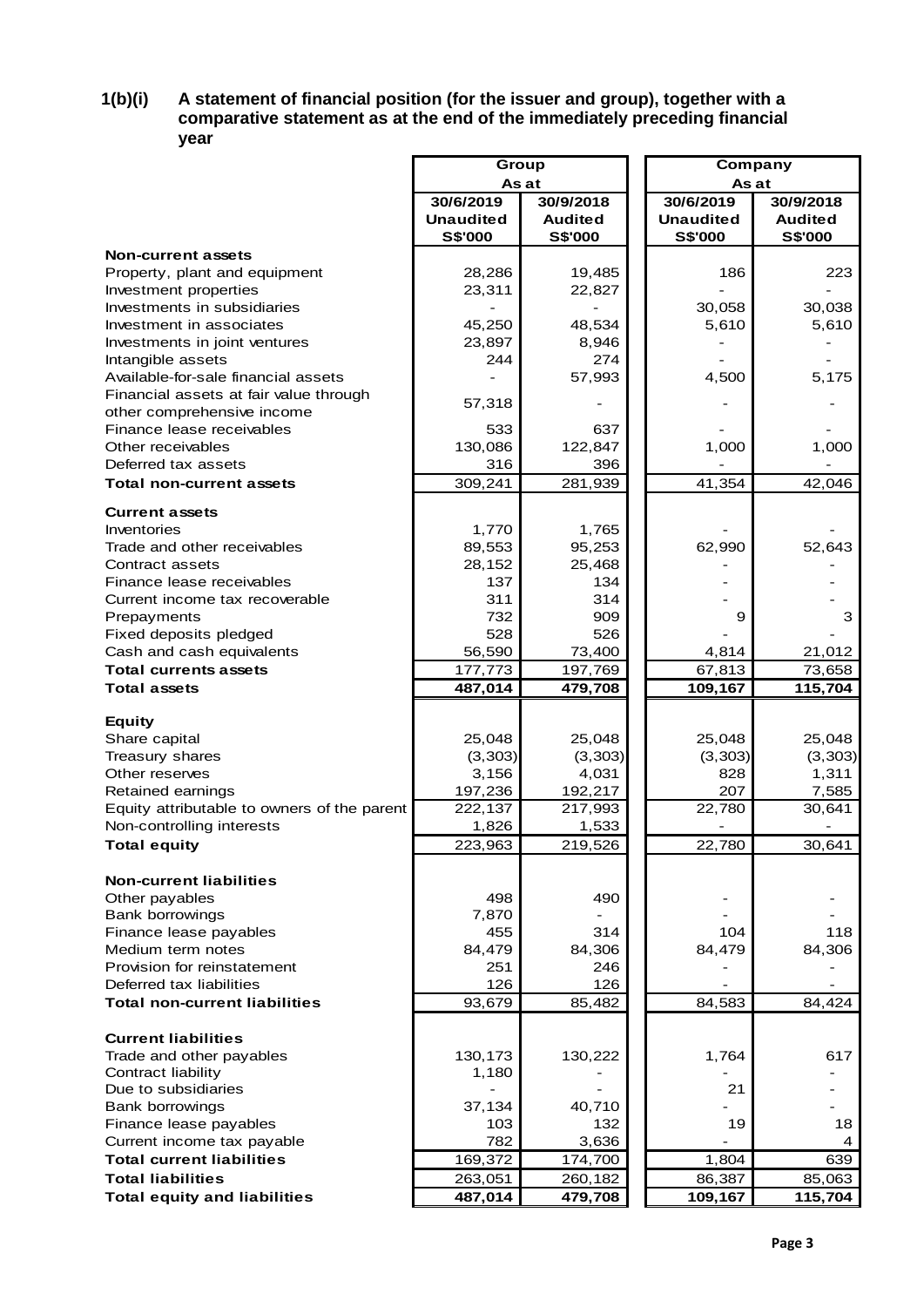# **1(b)(ii) Aggregate amount of group's borrowings and debt securities**

| As at 30/06/2019<br>Unaudited    |                                    | As at 30/09/2018<br><b>Audited</b> |                                    |  |  |  |
|----------------------------------|------------------------------------|------------------------------------|------------------------------------|--|--|--|
| <b>Secured</b><br><b>S\$'000</b> | <b>Unsecured</b><br><b>S\$'000</b> | <b>Secured</b><br><b>S\$'000</b>   | <b>Unsecured</b><br><b>S\$'000</b> |  |  |  |
| 45.004                           | -                                  | 40.710                             |                                    |  |  |  |

#### **Amount repayable in one year or less, or on demand**

#### **Amount repayable after one year**

| As at 30/06/2019<br>Unaudited |                             | As at 30/09/2018<br><b>Audited</b> |                                    |  |  |  |
|-------------------------------|-----------------------------|------------------------------------|------------------------------------|--|--|--|
| Secured<br><b>S\$'000</b>     | Unsecured<br><b>S\$'000</b> | <b>Secured</b><br><b>S\$'000</b>   | <b>Unsecured</b><br><b>S\$'000</b> |  |  |  |
|                               | 84.479                      |                                    | 84.306                             |  |  |  |

#### Details of collateral:

The Group's secured borrowings are secured by corporate guarantee, properties and project proceeds in respect of the Company's construction projects.

The unsecured borrowing relates to net proceeds of S\$84.1 million from the issuance of S\$85.0 million 4-year Fixed Rate Notes ("**Series 2 Term Notes**") on 15 September 2017 under Keong Hong Holdings Limited S\$150 million Multicurrency Medium Term Note Programme. The Series 2 Term Notes bear fixed interest of 5.75 per cent per annum payable semi-annually in arrear and will mature on 15 September 2021.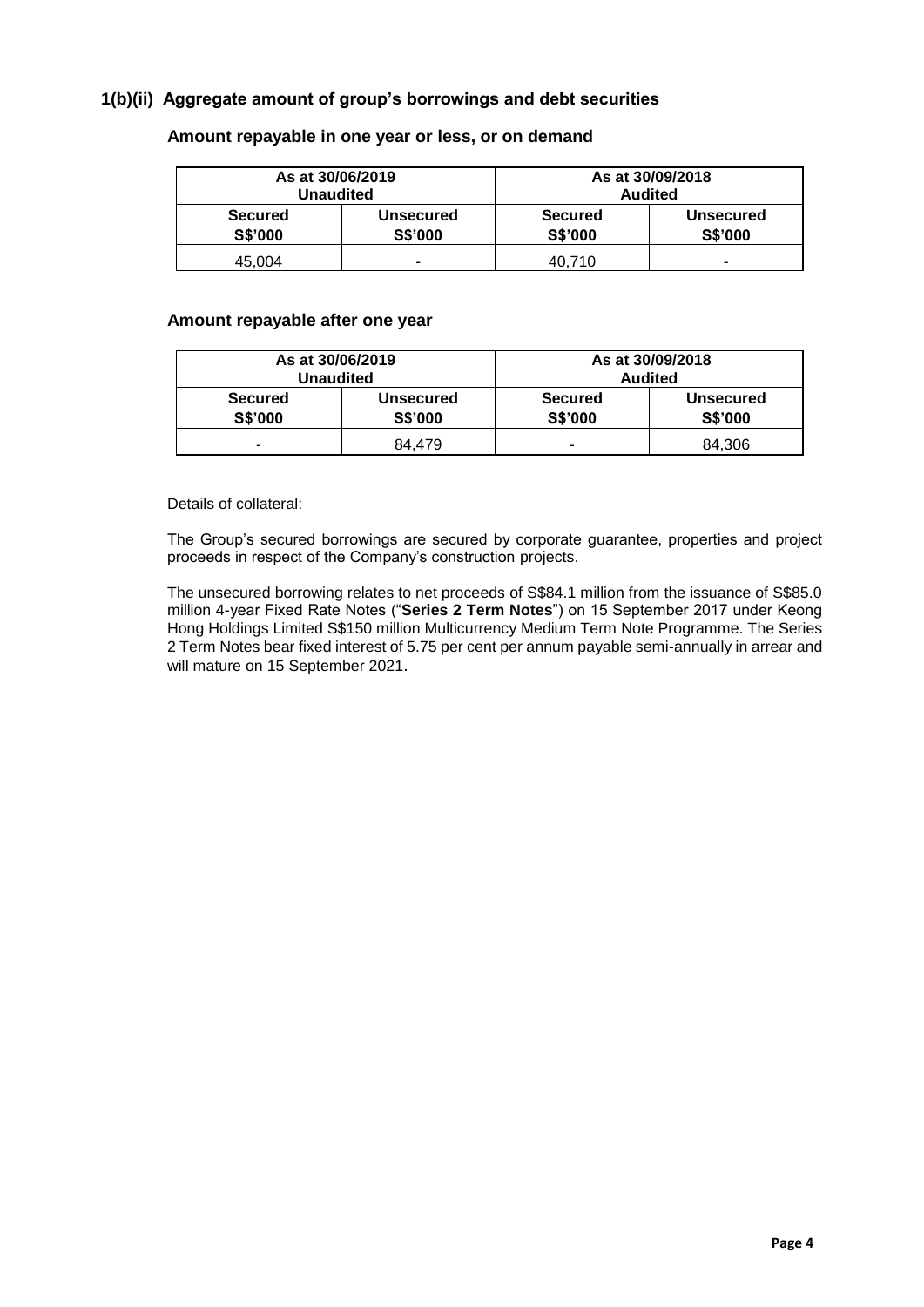**1(c) A statement of cash flows (for the group), together with a comparative statement for the corresponding period of the immediately preceding financial year**

|                                               |                  | Group                      | Group                    |                  |  |  |
|-----------------------------------------------|------------------|----------------------------|--------------------------|------------------|--|--|
|                                               |                  | <b>Third Quarter ended</b> | <b>Nine Months ended</b> |                  |  |  |
|                                               | 30/6/2019        | 30/6/2018                  | 30/6/2019                | 30/6/2018        |  |  |
|                                               | <b>Unaudited</b> | <b>Unaudited</b>           | <b>Unaudited</b>         | <b>Unaudited</b> |  |  |
|                                               | <b>S\$'000</b>   | <b>S\$'000</b>             | <b>S\$'000</b>           | <b>S\$'000</b>   |  |  |
| <b>Operating activities</b>                   |                  |                            |                          |                  |  |  |
| Profit before income tax                      | 4,460            | 9,484                      | 11,795                   | 17,236           |  |  |
| Adjustments for:                              |                  |                            |                          |                  |  |  |
| Amortisation of intangible assets             | 9                | 5                          | 29                       | 15               |  |  |
| Depreciation of investment properties         | 154              | 152                        | 459                      | 450              |  |  |
| Depreciation of property, plant and equipment | 1,046            | 1,028                      | 2,967                    | 3,270            |  |  |
| Impairment loss on available-for-sale         |                  |                            |                          |                  |  |  |
| financial assets                              |                  |                            |                          | 2,623            |  |  |
| Gain on disposal of plant and equipment       | (3)              | (23)                       | (6)                      | (122)            |  |  |
| Interest income                               | (1, 369)         | (1, 153)                   | (3,940)                  | (3, 153)         |  |  |
| Interest expenses                             | 1,607            | 1,403                      | 4,721                    | 4,114            |  |  |
| Loss/(gain) on unrealised foreign exchange    | 47               | (5)                        | 264                      | (21)             |  |  |
| Share option expense                          | 64               | 43                         | 192                      | 129              |  |  |
| Share of results of joint venture, net of tax | (6, 126)         | (2,782)                    | (14,003)                 | (3,631)          |  |  |
| Share of result of associates, net of tax     | 962              | (5, 167)                   | 3,143                    | (6, 351)         |  |  |
| Operating cash flows before movements         |                  |                            |                          |                  |  |  |
| in working capital                            | 851              | 2,985                      | 5,621                    | 14,559           |  |  |
| <b>Working Capital Changes:</b>               |                  |                            |                          |                  |  |  |
| Inventories                                   | 39               | (1)                        | (6)                      | (74)             |  |  |
| Trade and other receivables                   | 6,710            | 732                        | 13,874                   | 8,082            |  |  |
| Contract assets                               | 1,312            | (3,948)                    | (2,783)                  | 19,396           |  |  |
| Prepayments                                   | 1                | (11)                       | 185                      | 164              |  |  |
| Provisions                                    | (1,601)          | 60                         | (2,848)                  | 179              |  |  |
| Contract liability                            | 881              |                            | 1,180                    |                  |  |  |
| Trade and other payables                      | 7,773            | 2,203                      | (1, 513)                 | (36, 640)        |  |  |
| Cash generated from/(used in) operations      | 15,966           | 2,020                      | 13,710                   | 5,666            |  |  |
| Income tax paid                               | (177)            | (2,796)                    | (1, 130)                 | (5,916)          |  |  |
| Net cash generated from/ (used in)            |                  |                            |                          |                  |  |  |
| operating activities                          | 15,789           | (776)                      | 12,580                   | (250)            |  |  |
| <b>Investing activities</b>                   |                  |                            |                          |                  |  |  |
| Investment in joint ventures                  |                  | (350)                      | (1, 175)                 | (350)            |  |  |
| Purchase of plant and equipment               | (11, 642)        | (41)                       | (11, 804)                | (560)            |  |  |
| Purchase of intangible assets                 |                  |                            |                          | (8)              |  |  |
| Proceeds from finance lease receivables       | 34               | 33                         | 101                      | 98               |  |  |
| Proceeds from disposal of plant and equipment |                  |                            |                          | 11               |  |  |
| Loan to associates                            | (2,963)          | (6, 547)                   | (17, 483)                | (13, 214)        |  |  |
| Loan to joint ventures                        | (1,050)          | (24, 256)                  | (3, 150)                 | (29, 776)        |  |  |
| Loan to third party                           |                  |                            | (2,560)                  |                  |  |  |
| Repayment of loan from associates             | 6,200            |                            | 11,600                   |                  |  |  |
| Interest received                             | 233              | 103                        | 574                      | 391              |  |  |
| Dividend received                             |                  | 660                        |                          | 5,283            |  |  |
| Net cash used in investing activities         | (9, 188)         | (30, 398)                  | (23, 897)                | (38,125)         |  |  |
|                                               |                  |                            |                          |                  |  |  |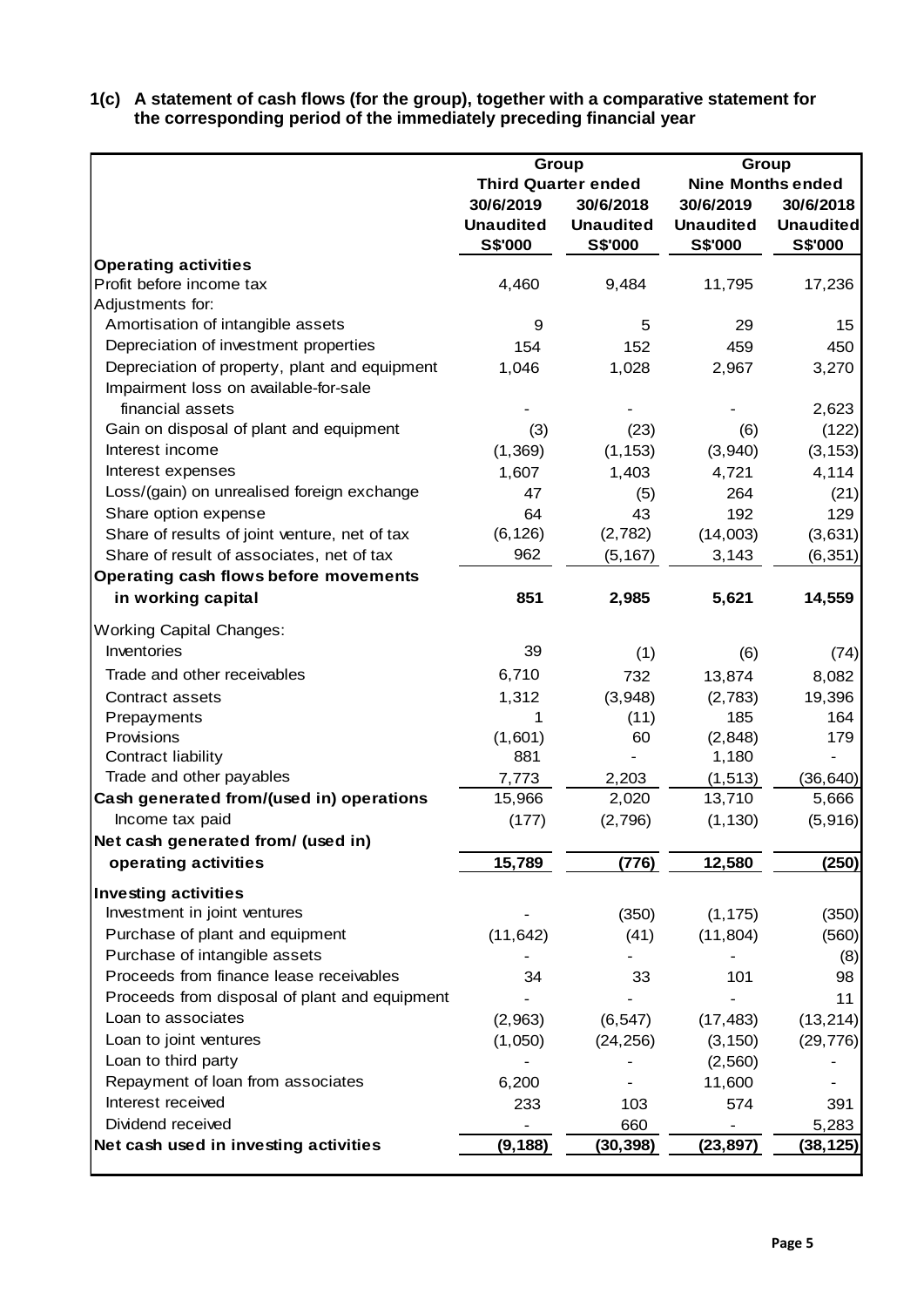| 1(c) A statement of cash flows (for the group), together with a comparative statement for |
|-------------------------------------------------------------------------------------------|
| the corresponding period of the immediately preceding financial year (Cont'd)             |

|                                                   |                  | Group                      |                  | Group                    |
|---------------------------------------------------|------------------|----------------------------|------------------|--------------------------|
|                                                   |                  | <b>Third Quarter ended</b> |                  | <b>Nine Months ended</b> |
|                                                   | 30/6/2019        | 30/6/2018                  | 30/6/2019        | 30/6/2018                |
|                                                   | <b>Unaudited</b> | <b>Unaudited</b>           | <b>Unaudited</b> | <b>Unaudited</b>         |
|                                                   | <b>S\$'000</b>   | <b>S\$'000</b>             | S\$'000          | <b>S\$'000</b>           |
| <b>Financing activities</b>                       |                  |                            |                  |                          |
| Fixed deposit pledged with financial institutions |                  |                            |                  | (525)                    |
| Proceeds from finance lease payables              | 225              |                            | 225              |                          |
| Proceeds from bank borrowings                     | 9,745            | 24,477                     | 16,592           | 29,740                   |
| Repayments of bank borrowings                     | (8, 141)         | (3,609)                    | (12, 297)        | (6,980)                  |
| Dividend paid                                     | (586)            | (1, 163)                   | (5, 276)         | (5, 229)                 |
| Repayments of finance lease payables              | (45)             | (65)                       | (112)            | (111)                    |
| Interest paid                                     | (349)            | (83)                       | (3, 310)         | (2,651)                  |
| Net cash from/(used in) financing activities      | 849              | 19,557                     | (4, 178)         | 14,244                   |
|                                                   |                  |                            |                  |                          |
| Net change in cash and cash equivalents           | 7,450            | (11, 617)                  | (15, 495)        | (24, 131)                |
| Cash and cash equivalents at the beginning of     |                  |                            |                  |                          |
| the financial period                              | 50,034           | 65,730                     | 73,397           | 77,325                   |
| Exchange difference on cash and cash equivalen    | (894)            | (998)                      | (1, 312)         | (79)                     |
| Cash and cash equivalents at end of the           |                  |                            |                  |                          |
| financial period                                  | 56,590           | 53,115                     | 56,590           | 53,115                   |
|                                                   |                  |                            |                  |                          |

Cash and cash equivalents comprised of:

|                                        | 30/6/2019<br><b>Unaudited</b><br><b>S\$'000</b> | 30/6/2018<br>Unaudited<br><b>S\$'000</b> |
|----------------------------------------|-------------------------------------------------|------------------------------------------|
| Fixed deposits, cash and bank balances | 57,118                                          | 53,640                                   |
| Fixed deposits pledged                 | (528)                                           | (525)                                    |
|                                        | 56,590                                          | 53,115                                   |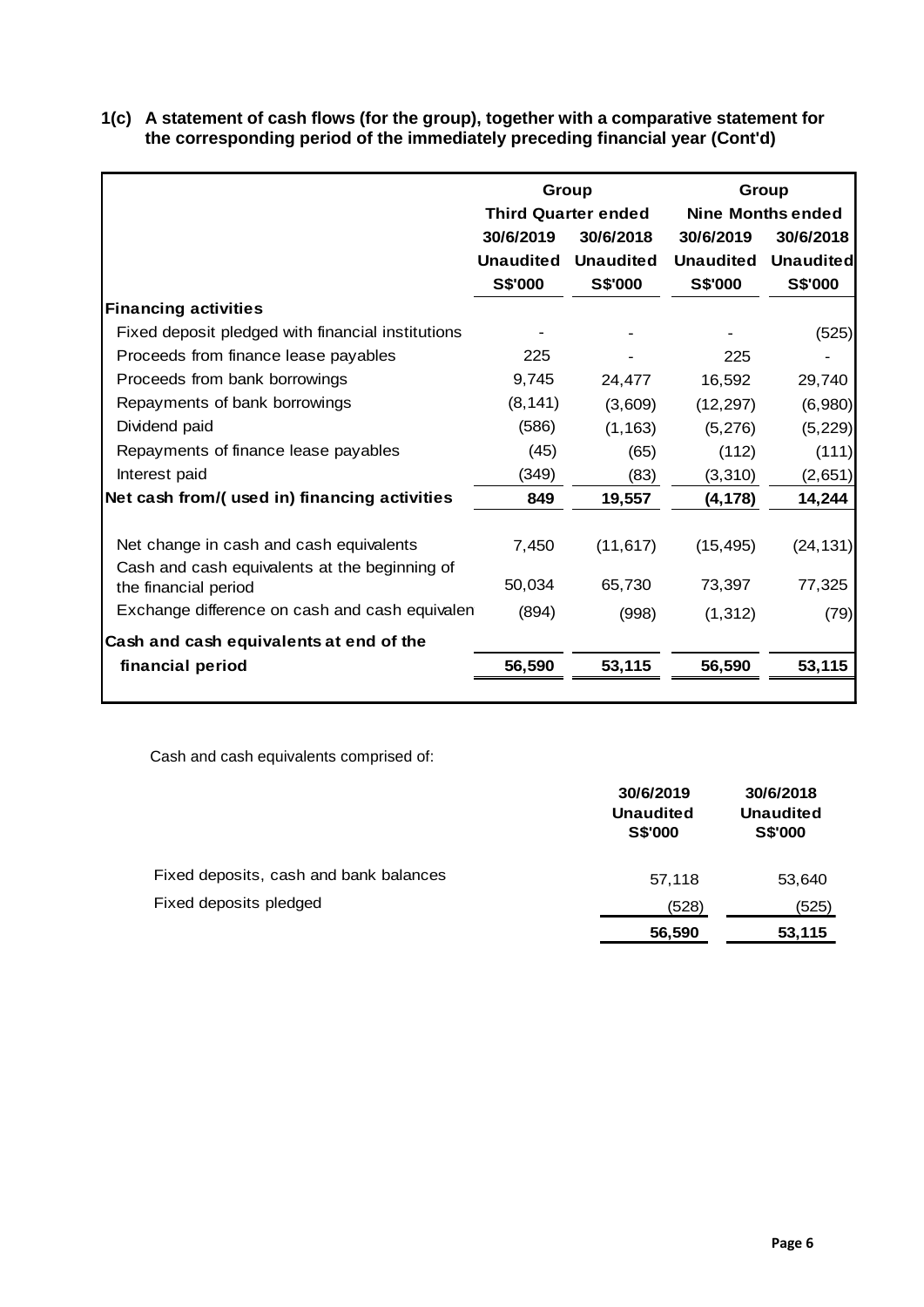1(d)(i) A statement (for the issuer and group) showing either (i) all changes in equity or (ii) changes in equity other than those arising from capitalisation issues and distributions to shareholders, together with a comparative statement for the corresponding period of the immediately preceding financial year

|                                                                                              | <b>Share</b><br>capital<br>S\$'000 | <b>Treasury</b><br>shares<br>S\$'000 | Foreign<br>currency<br>translation<br>accounts<br>S\$'000 | <b>Share</b><br>option<br>reserve<br>S\$'000 | <b>Merger</b><br>reserve<br>S\$'000 | <b>Financial</b><br>assets at<br><b>FVOCI</b><br>S\$'000 | <b>Other</b><br>reserve<br>S\$'000 | <b>Retained</b><br>earnings<br>S\$'000 | <b>Equity</b><br>attributable<br>to owners<br>of the<br>parent<br>S\$'000 | Non-<br>controlling<br>interests<br>S\$'000 | <b>Total</b><br>S\$'000 |
|----------------------------------------------------------------------------------------------|------------------------------------|--------------------------------------|-----------------------------------------------------------|----------------------------------------------|-------------------------------------|----------------------------------------------------------|------------------------------------|----------------------------------------|---------------------------------------------------------------------------|---------------------------------------------|-------------------------|
| <b>Group (Unaudited)</b>                                                                     |                                    |                                      |                                                           |                                              |                                     |                                                          |                                    |                                        |                                                                           |                                             |                         |
| Balance at 1 October 2018                                                                    | 25,048                             | (3, 303)                             | 385                                                       | 1,311                                        | (4, 794)                            | 5,788                                                    | 1,341                              | 192,217                                | 217,993                                                                   | 1,533                                       | 219,526                 |
| Profit for the financial period                                                              |                                    |                                      |                                                           |                                              |                                     |                                                          |                                    | 10,295                                 | 10,295                                                                    | 139                                         | 10,434                  |
| Other comprehensive income for<br>the financial period:                                      |                                    |                                      |                                                           |                                              |                                     |                                                          |                                    |                                        |                                                                           |                                             |                         |
| Exchange differences on<br>translating foreign operations                                    |                                    |                                      | (175)                                                     |                                              |                                     |                                                          |                                    |                                        | (175)                                                                     |                                             | (175)                   |
| Fair value loss on available-for-<br>sale financial assets                                   |                                    |                                      |                                                           |                                              |                                     | (675)                                                    |                                    |                                        | (675)                                                                     |                                             | (675)                   |
| Share of other comprehensive<br>income of joint venture                                      |                                    |                                      |                                                           |                                              |                                     | $\overline{a}$                                           | (217)                              |                                        | (217)                                                                     |                                             | (217)                   |
| Total comprehensive income for<br>the period                                                 |                                    |                                      | (175)                                                     |                                              |                                     | (675)                                                    | (217)                              | 10,295                                 | 9,228                                                                     | 139                                         | 9,367                   |
| Contribution by and distribution<br>to owners of the parents:                                |                                    |                                      |                                                           |                                              |                                     |                                                          |                                    |                                        |                                                                           |                                             |                         |
| <b>Dividends</b>                                                                             |                                    |                                      |                                                           |                                              |                                     |                                                          | -                                  | (5,276)                                | (5,276)                                                                   |                                             | (5,276)                 |
| Issued of treasury shares                                                                    |                                    |                                      |                                                           |                                              |                                     |                                                          |                                    |                                        |                                                                           |                                             |                         |
| Non-controlling interests share<br>of fair value adjustments on<br>acquisition of subsidiary |                                    |                                      |                                                           |                                              |                                     |                                                          |                                    |                                        |                                                                           | 154                                         | 154                     |
| Share option expense                                                                         |                                    |                                      | $\blacksquare$                                            | 192                                          |                                     |                                                          |                                    |                                        | 192                                                                       |                                             | 192                     |
| Total transactions with owners of<br>the parent                                              |                                    |                                      |                                                           | 192                                          |                                     |                                                          |                                    | (5,276)                                | (5,084)                                                                   | 154                                         | (4,930)                 |
| Balance at 30 June 2019                                                                      | 25,048                             | (3, 303)                             | 210                                                       | 1,503                                        | (4, 794)                            | 5,113                                                    | 1,124                              | 197,236                                | 222,137                                                                   | 1,826                                       | 223,963                 |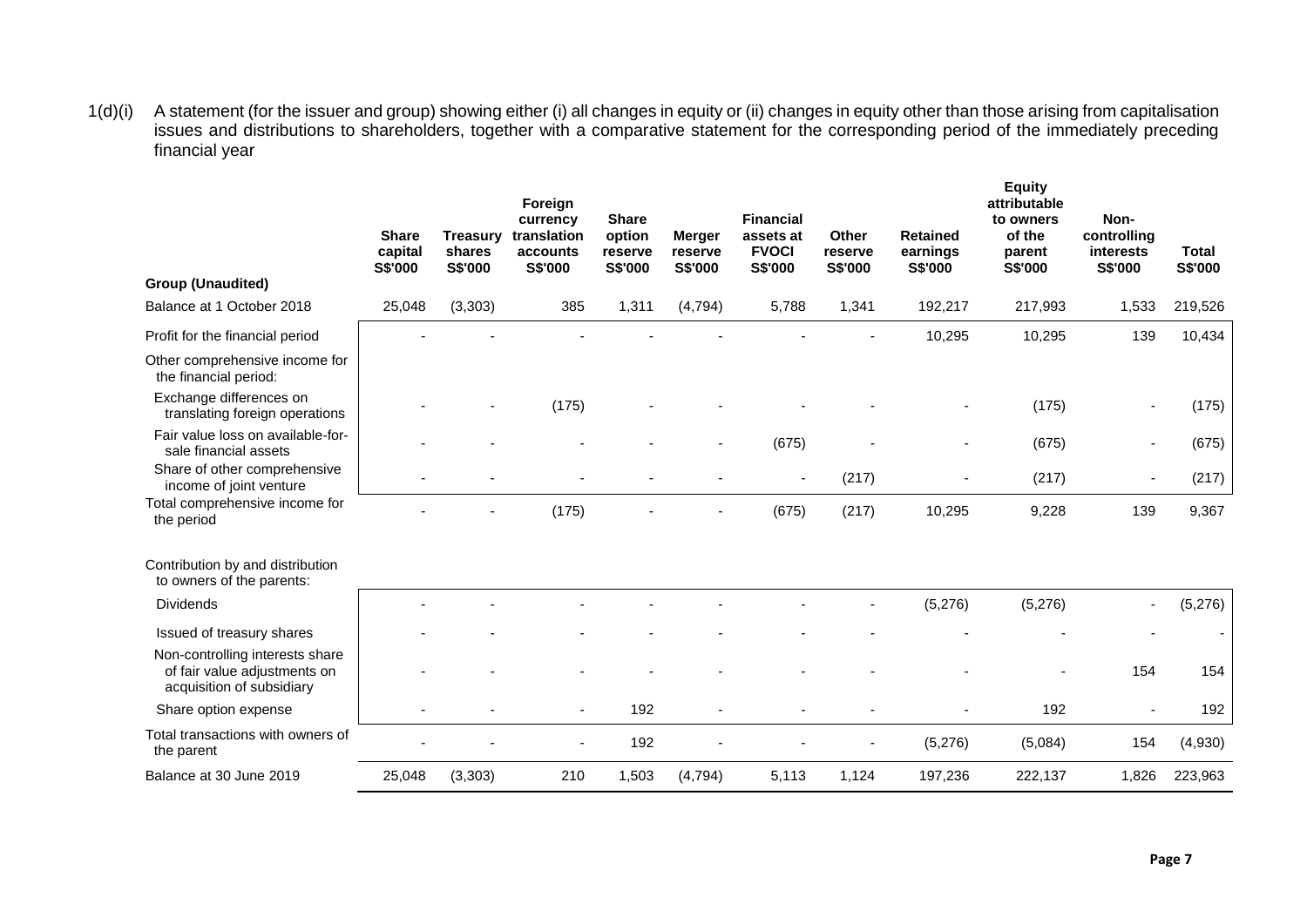1(d)(i) A statement (for the issuer and group) showing either (i) all changes in equity or (ii) changes in equity other than those arising from capitalisation issues and distributions to shareholders, together with a comparative statement for the corresponding period of the immediately preceding financial year

|                                                                                              | <b>Share</b><br>capital<br>S\$'000 | <b>Treasury</b><br>shares<br>S\$'000 | Foreign<br>currency<br>translation<br>accounts<br>S\$'000 | <b>Share</b><br>option<br>reserve<br>S\$'000 | <b>Merger</b><br>reserve<br>S\$'000 | <b>Financial</b><br>assets at<br><b>FVOCI</b><br>S\$'000 | <b>Other</b><br>reserve<br>S\$'000 | <b>Retained</b><br>earnings<br><b>S\$'000</b> | <b>Equity</b><br>attributable<br>to owners<br>of the<br>parent<br>S\$'000 | Non-<br>controlling<br>interests<br>S\$'000 | <b>Total</b><br>S\$'000  |
|----------------------------------------------------------------------------------------------|------------------------------------|--------------------------------------|-----------------------------------------------------------|----------------------------------------------|-------------------------------------|----------------------------------------------------------|------------------------------------|-----------------------------------------------|---------------------------------------------------------------------------|---------------------------------------------|--------------------------|
| <b>Group (Unaudited)</b>                                                                     |                                    |                                      |                                                           |                                              |                                     |                                                          |                                    |                                               |                                                                           |                                             |                          |
| Balance at 1 April 2019                                                                      | 25,048                             | (3, 303)                             | 470                                                       | 1,439                                        | (4, 794)                            | 5,563                                                    | 1,183                              | 193,677                                       | 219,283                                                                   | 1,712                                       | 220,995                  |
| Profit for the financial period                                                              |                                    |                                      |                                                           |                                              |                                     |                                                          |                                    | 4,145                                         | 4,145                                                                     | 62                                          | 4,207                    |
| Other comprehensive income<br>for the financial period:                                      |                                    |                                      |                                                           |                                              |                                     |                                                          |                                    |                                               |                                                                           |                                             |                          |
| Exchange differences on<br>translating foreign operations                                    |                                    |                                      | (260)                                                     |                                              |                                     |                                                          |                                    |                                               | (260)                                                                     |                                             | (260)                    |
| Fair value loss on available-<br>for-sale financial assets                                   |                                    |                                      |                                                           |                                              |                                     | (450)                                                    |                                    |                                               | (450)                                                                     |                                             | (450)                    |
| Share of other comprehensive<br>income of joint venture                                      |                                    |                                      |                                                           |                                              |                                     | $\blacksquare$                                           | (59)                               |                                               | (59)                                                                      |                                             | (59)                     |
| Total comprehensive income for<br>the period                                                 |                                    |                                      | (260)                                                     |                                              |                                     | (450)                                                    | (59)                               | 4,145                                         | 3,376                                                                     | 62                                          | 3,438                    |
| Contribution by and distribution<br>to owners of the parents:                                |                                    |                                      |                                                           |                                              |                                     |                                                          |                                    |                                               |                                                                           |                                             |                          |
| <b>Dividends</b>                                                                             |                                    |                                      |                                                           |                                              |                                     |                                                          |                                    | (586)                                         | (586)                                                                     |                                             | (586)                    |
| Issued of treasury shares                                                                    |                                    |                                      |                                                           |                                              |                                     |                                                          |                                    |                                               |                                                                           |                                             | $\overline{\phantom{a}}$ |
| Non-controlling interests share<br>of fair value adjustments on<br>acquisition of subsidiary |                                    |                                      |                                                           |                                              |                                     |                                                          |                                    |                                               |                                                                           | 52                                          | 52                       |
| Share option expense                                                                         |                                    |                                      |                                                           | 64                                           |                                     |                                                          |                                    |                                               | 64                                                                        |                                             | 64                       |
| Total transactions with owners<br>of the parent                                              |                                    |                                      |                                                           | 64                                           |                                     |                                                          |                                    | (586)                                         | (522)                                                                     | 52                                          | (470)                    |
| Balance at 30 June 2019                                                                      | 25,048                             | (3, 303)                             | 210                                                       | 1,503                                        | (4, 794)                            | 5,113                                                    | 1,124                              | 197,236                                       | 222,137                                                                   | 1,826                                       | 223,963                  |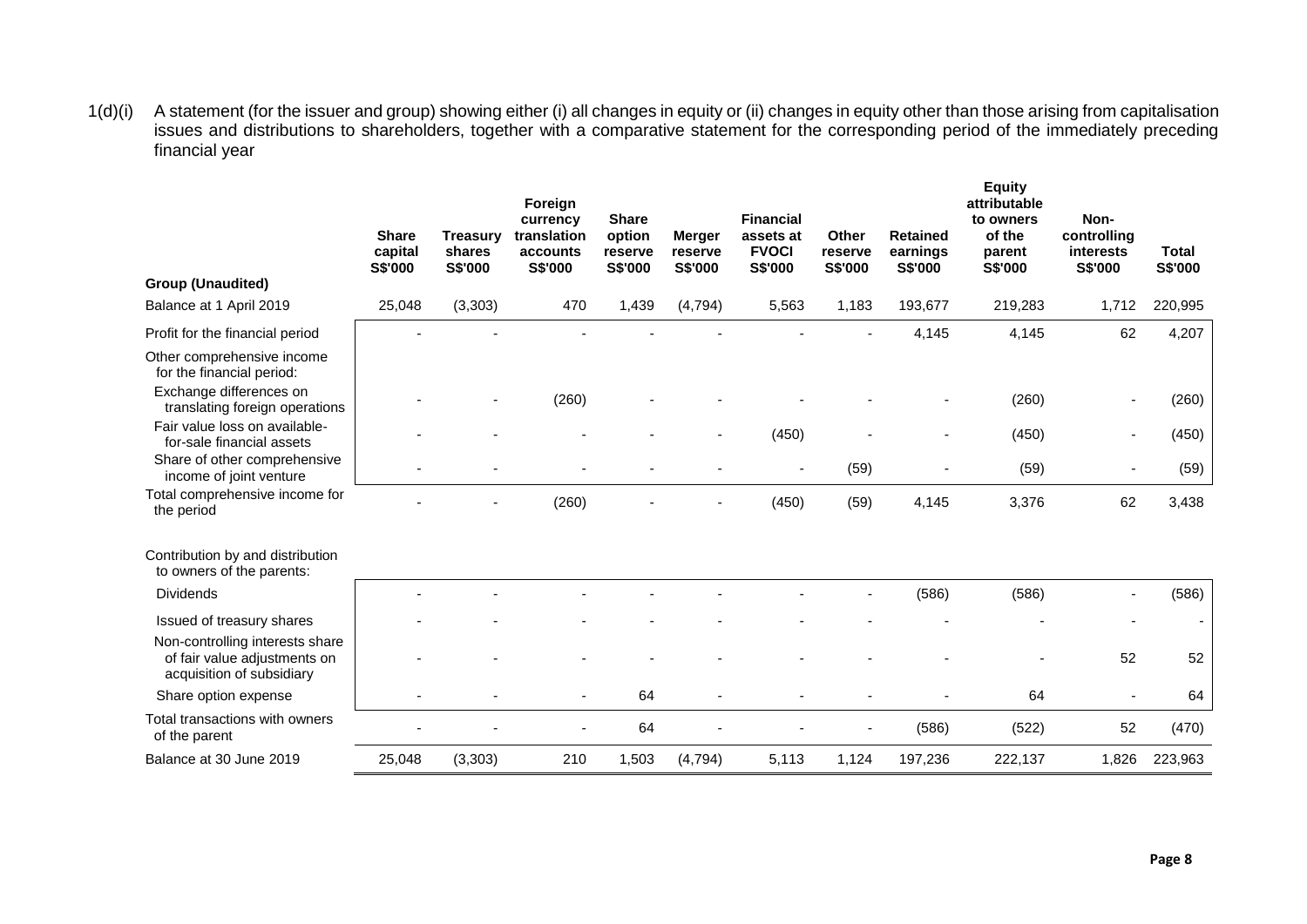1(d)(i) A statement (for the issuer and group) showing either (i) all changes in equity or (ii) changes in equity other than those arising from capitalisation issues and distributions to shareholders, together with a comparative statement for the corresponding period of the immediately preceding financial year

|                                                               | <b>Share</b><br>capital<br>S\$'000 | <b>Treasury</b><br>shares<br><b>S\$'000</b> | Foreign<br>currency<br>translation<br>accounts<br>S\$'000 | <b>Share</b><br>option<br>reserve<br>S\$'000 | <b>Merger</b><br>reserve<br>S\$'000 | Available-<br>for-sale<br>reserve<br><b>S\$'000</b> | Other<br>reserve<br>S\$'000 | <b>Retained</b><br>earnings<br>S\$'000 | <b>Equity</b><br>attributable<br>to owners<br>of the<br>parent<br>S\$'000 | Non-<br>controlling<br>interests<br>S\$'000 | <b>Total</b><br>S\$'000 |
|---------------------------------------------------------------|------------------------------------|---------------------------------------------|-----------------------------------------------------------|----------------------------------------------|-------------------------------------|-----------------------------------------------------|-----------------------------|----------------------------------------|---------------------------------------------------------------------------|---------------------------------------------|-------------------------|
| <b>Group (Unaudited)</b>                                      |                                    |                                             |                                                           |                                              |                                     |                                                     |                             |                                        |                                                                           |                                             |                         |
| Balance at 1 October 2017                                     | 25,061                             | (3,657)                                     | 529                                                       | 639                                          | (4, 794)                            | (529)                                               | (114)                       | 176,762                                | 193,897                                                                   | 2,617                                       | 196,514                 |
| Profit for the financial period                               |                                    |                                             |                                                           |                                              |                                     |                                                     |                             | 15,275                                 | 15,275                                                                    | 78                                          | 15,353                  |
| Other comprehensive income for<br>the financial period:       |                                    |                                             |                                                           |                                              |                                     |                                                     |                             |                                        |                                                                           |                                             |                         |
| Exchange differences on<br>translating foreign operations     |                                    |                                             | 27                                                        |                                              |                                     |                                                     |                             |                                        | 27                                                                        |                                             | 27                      |
| Share of other comprehensive<br>income of associate           |                                    |                                             |                                                           |                                              |                                     |                                                     | 354                         |                                        | 354                                                                       |                                             | 354                     |
| Total comprehensive income for<br>the period                  |                                    |                                             | 27                                                        |                                              |                                     |                                                     | 354                         | 15,275                                 | 15,656                                                                    | 78                                          | 15,734                  |
| Contribution by and distribution<br>to owners of the parents: |                                    |                                             |                                                           |                                              |                                     |                                                     |                             |                                        |                                                                           |                                             |                         |
| <b>Dividends</b>                                              |                                    |                                             |                                                           |                                              |                                     |                                                     |                             | (5, 229)                               | (5, 229)                                                                  |                                             | (5,229)                 |
| Issued of treasury shares                                     |                                    |                                             |                                                           |                                              |                                     |                                                     |                             |                                        |                                                                           |                                             |                         |
| Share option expense                                          |                                    |                                             | $\blacksquare$                                            | 129                                          |                                     |                                                     |                             |                                        | 129                                                                       |                                             | 129                     |
| Total transactions with owners of<br>the parent               |                                    |                                             |                                                           | 129                                          |                                     |                                                     |                             | (5,229)                                | (5,100)                                                                   |                                             | (5, 100)                |
| Balance at 30 June 2018                                       | 25,061                             | (3,657)                                     | 556                                                       | 768                                          | (4, 794)                            | (529)                                               | 240                         | 186,808                                | 204,453                                                                   | 2,695                                       | 207,148                 |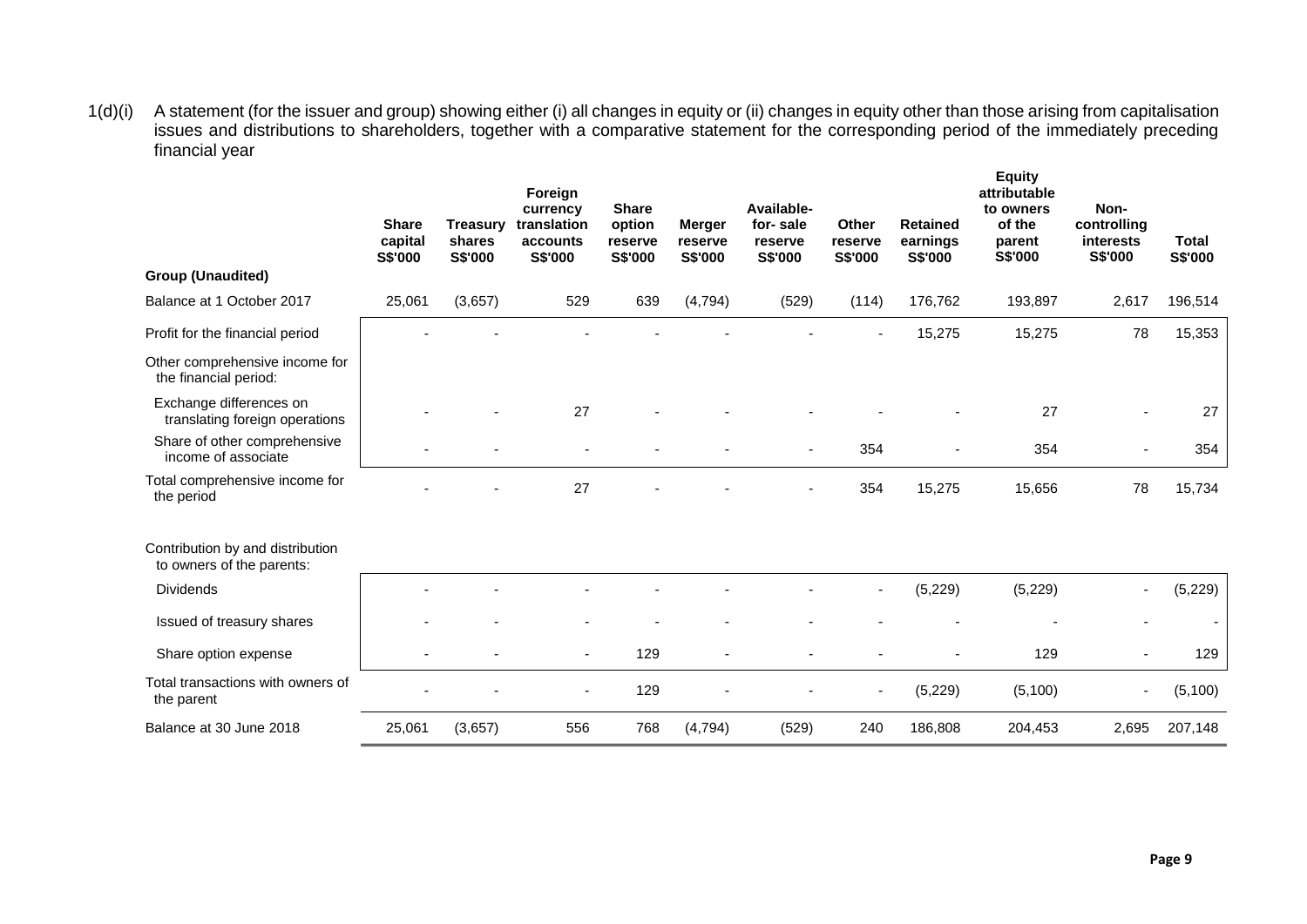1(d)(i) A statement (for the issuer and group) showing either (i) all changes in equity or (ii) changes in equity other than those arising from capitalisation issues and distributions to shareholders, together with a comparative statement for the corresponding period of the immediately preceding financial year

|                                                               | <b>Share</b><br>capital<br>S\$'000 | <b>Treasury</b><br>shares<br>S\$'000 | Foreign<br>currency<br>translation<br>accounts<br>S\$'000 | <b>Share</b><br>option<br>reserve<br>S\$'000 | <b>Merger</b><br>reserve<br>S\$'000 | Available-<br>for-sale<br>reserve<br>S\$'000 | Other<br>reserve<br>S\$'000 | <b>Retained</b><br>earnings<br>S\$'000 | <b>Equity</b><br>attributable<br>to owners<br>of the<br>parent<br>S\$'000 | Non-<br>controlling<br><b>interests</b><br>S\$'000 | <b>Total</b><br>S\$'000 |
|---------------------------------------------------------------|------------------------------------|--------------------------------------|-----------------------------------------------------------|----------------------------------------------|-------------------------------------|----------------------------------------------|-----------------------------|----------------------------------------|---------------------------------------------------------------------------|----------------------------------------------------|-------------------------|
| <b>Group (Unaudited)</b>                                      |                                    |                                      |                                                           |                                              |                                     |                                              |                             |                                        |                                                                           |                                                    |                         |
| Balance at 1 April 2018                                       | 25,061                             | (3,657)                              | 651                                                       | 725                                          | (4, 794)                            | (529)                                        | 81                          | 179,388                                | 196,926                                                                   | 2,814                                              | 199,740                 |
| Profit for the financial period                               |                                    |                                      |                                                           |                                              |                                     |                                              |                             | 8,583                                  | 8,583                                                                     | (119)                                              | 8,464                   |
| Other comprehensive income for<br>the financial period:       |                                    |                                      |                                                           |                                              |                                     |                                              |                             |                                        |                                                                           |                                                    |                         |
| Exchange differences on<br>translating foreign operations     |                                    |                                      | (95)                                                      |                                              |                                     |                                              |                             |                                        | (95)                                                                      |                                                    | (95)                    |
| Share of other comprehensive<br>income of associate           |                                    |                                      |                                                           |                                              |                                     |                                              | 159                         | ÷                                      | 159                                                                       |                                                    | 159                     |
| Total comprehensive income for<br>the period                  |                                    |                                      | (95)                                                      |                                              |                                     |                                              | 159                         | 8,583                                  | 8,647                                                                     | (119)                                              | 8,528                   |
| Contribution by and distribution<br>to owners of the parents: |                                    |                                      |                                                           |                                              |                                     |                                              |                             |                                        |                                                                           |                                                    |                         |
| <b>Dividends</b>                                              |                                    |                                      |                                                           |                                              |                                     |                                              |                             | (1, 163)                               | (1, 163)                                                                  |                                                    | (1, 163)                |
| Issued of treasury shares                                     |                                    |                                      |                                                           |                                              |                                     |                                              |                             |                                        |                                                                           |                                                    |                         |
| Share option expense                                          |                                    |                                      |                                                           | 43                                           |                                     |                                              |                             |                                        | 43                                                                        |                                                    | 43                      |
| Total transactions with owners of<br>the parent               |                                    |                                      |                                                           | 43                                           |                                     |                                              | $\blacksquare$              | (1, 163)                               | (1, 120)                                                                  |                                                    | (1, 120)                |
| Balance at 30 June 2018                                       | 25,061                             | (3,657)                              | 556                                                       | 768                                          | (4, 794)                            | (529)                                        | 240                         | 186,808                                | 204,453                                                                   | 2,695                                              | 207,148                 |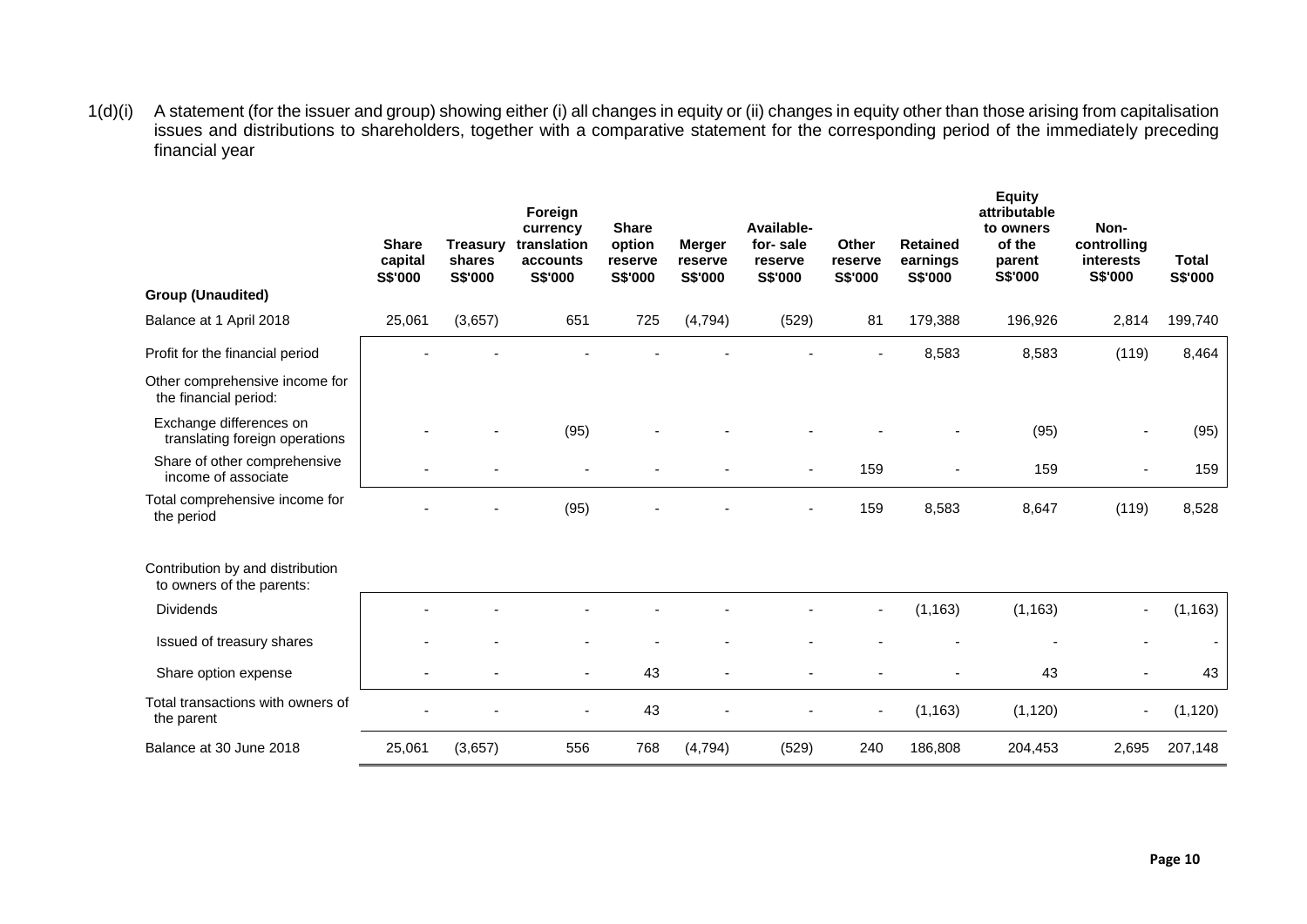1(d)(i) A statement (for the issuer and group) showing either (i) all changes in equity or (ii) changes in equity other than those arising from capitalisation issues and distributions to shareholders, together with a comparative statement for the corresponding period of the immediately preceding financial year (cont'd)

|                                                           | <b>Share</b><br>capital<br>S\$'000 | <b>Treasury</b><br><b>Shares</b><br>S\$'000 | <b>Share</b><br>option<br>reserve<br>S\$'000 | Available-<br>for-sale<br>reserve<br>S\$'000 | <b>Retained</b><br>earnings<br>S\$'000 | <b>Total</b><br>S\$'000 |
|-----------------------------------------------------------|------------------------------------|---------------------------------------------|----------------------------------------------|----------------------------------------------|----------------------------------------|-------------------------|
| <b>Company (Unaudited)</b>                                |                                    |                                             |                                              |                                              |                                        |                         |
| Balance at 1 October 2018                                 | 25,048                             | (3, 303)                                    | 1,311                                        |                                              | 7,585                                  | 30,641                  |
| Total comprehensive loss for the period                   |                                    |                                             |                                              |                                              | (2, 102)                               | (2, 102)                |
| Fair value loss on available-for-sale<br>financial assets |                                    |                                             |                                              | (675)                                        |                                        | (675)                   |
| <b>Dividends</b>                                          |                                    |                                             |                                              |                                              | (5,276)                                | (5,276)                 |
| Share option expense                                      |                                    |                                             | 192                                          |                                              |                                        | 192                     |
| Balance at 30 June 2019                                   | 25,048                             | (3, 303)                                    | 1,503                                        | (675)                                        | 207                                    | 22,780                  |
|                                                           |                                    |                                             |                                              |                                              |                                        |                         |
| Balance at 1 October 2017                                 | 25,061                             | (3,657)                                     | 639                                          | (226)                                        | 4,830                                  | 26,647                  |
| Total comprehensive income for the period                 |                                    |                                             |                                              |                                              | 1,440                                  | 1,440                   |
| <b>Dividends</b>                                          |                                    |                                             |                                              |                                              | (5,229)                                | (5,229)                 |
| Share option expense                                      |                                    |                                             | 129                                          |                                              |                                        | 129                     |
| Balance at 30 June 2018                                   | 25,061                             | (3,657)                                     | 768                                          | (226)                                        | 1,041                                  | 22,987                  |

|                                                           | <b>Share</b><br>capital | <b>Treasury</b><br><b>Shares</b> | <b>Share</b><br>option<br>reserve | Available-<br>for-sale<br>reserve | <b>Retained</b><br>earnings | Total    |
|-----------------------------------------------------------|-------------------------|----------------------------------|-----------------------------------|-----------------------------------|-----------------------------|----------|
|                                                           | S\$'000                 | S\$'000                          | S\$'000                           | S\$'000                           | S\$'000                     | S\$'000  |
| <b>Company (Unaudited)</b>                                |                         |                                  |                                   |                                   |                             |          |
| Balance at 1 April 2019                                   | 25,048                  | (3, 303)                         | 1,439                             | (225)                             | 439                         | 23,398   |
| Total comprehensive loss for the period                   |                         |                                  |                                   |                                   | 354                         | 354      |
| Fair value loss on available-for-sale<br>financial assets |                         |                                  |                                   | (450)                             |                             | (450)    |
| <b>Dividends</b>                                          |                         |                                  |                                   |                                   | (586)                       | (586)    |
| Share option expense                                      |                         |                                  | 64                                |                                   |                             | 64       |
| Balance at 30 June 2019                                   | 25,048                  | (3, 303)                         | 1,503                             | (675)                             | 207                         | 22,780   |
|                                                           |                         |                                  |                                   |                                   |                             |          |
| Balance at 1 April 2018                                   | 25,061                  | (3,657)                          | 725                               | (226)                             | 1,446                       | 23,349   |
| Total comprehensive income for the period                 |                         |                                  |                                   |                                   | 758                         | 758      |
| <b>Dividends</b>                                          |                         |                                  |                                   |                                   | (1, 163)                    | (1, 163) |
| Share option expense                                      |                         |                                  | 43                                |                                   |                             | 43       |
| Balance at 30 June 2018                                   | 25,061                  | (3,657)                          | 768                               | (226)                             | 1,041                       | 22,987   |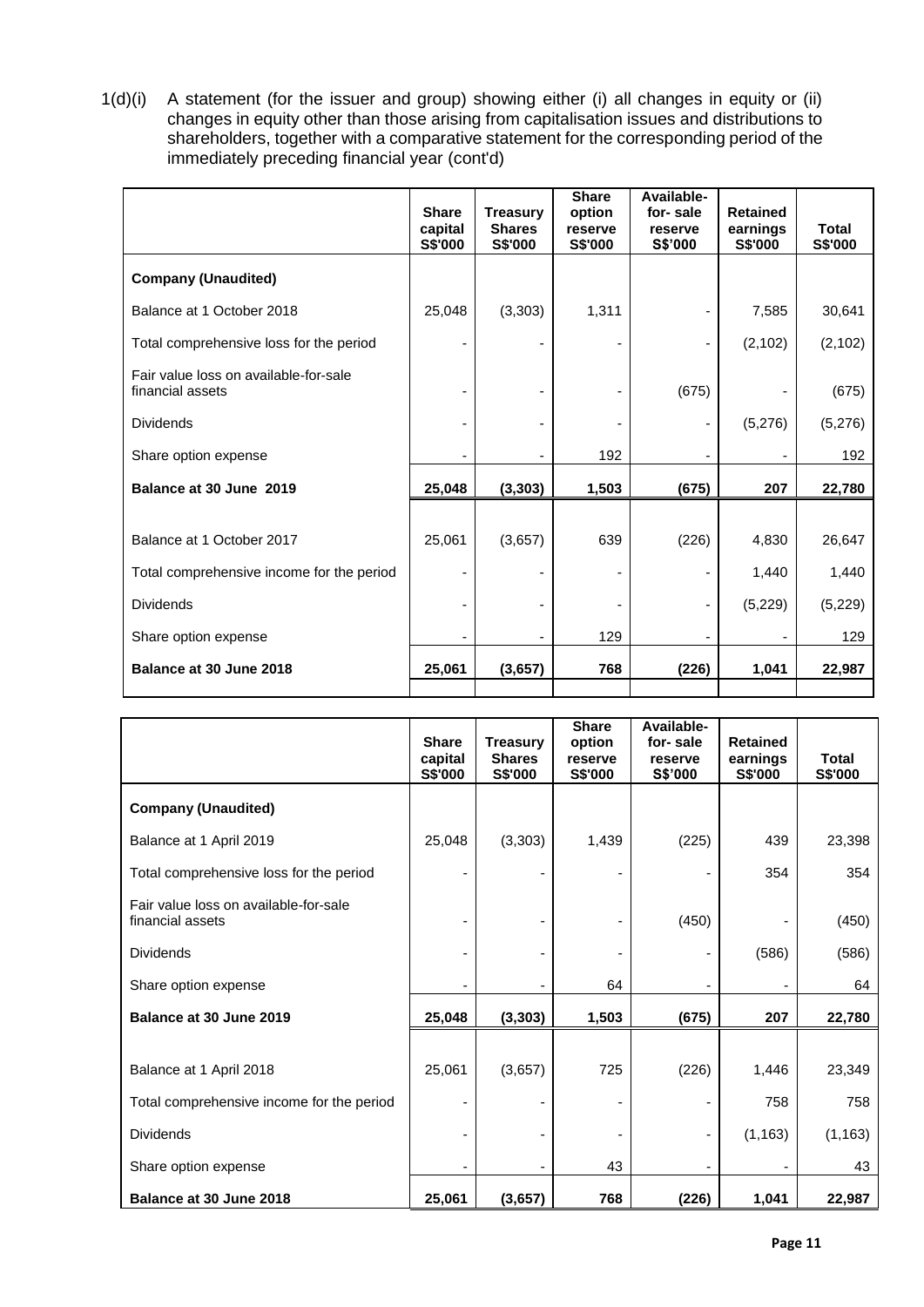**1(d)(ii) Details of any changes in the company's share capital arising from right issue, bonus issue, share buy-backs, exercise of share options or warrants, conversion of other issues of equity securities, issue of shares for cash or as consideration for acquisition or for any other purpose since the end of the previous period reported on. State the number of shares that may be issued on conversion of all the outstanding convertibles, if any, against the total number of issued shares excluding treasury shares and subsidiary holdings of the issuer, as at the end of the current financial period reported on and as at the end of the corresponding period of the immediately preceding financial year. State also the number of shares held as treasury shares and the number of subsidiary holdings, if any, and the percentage of the aggregate number of treasury shares and subsidiary holdings held against the total number of shares outstanding in a class that is listed as at the end of the current financial period reported on and as at the end of the corresponding period of the immediately preceding financial year.**

|                    | <b>Number of</b><br>issued shares<br>(excluding<br><b>Treasury Shares)</b> | <b>Share capital</b><br>(S\$) |  |
|--------------------|----------------------------------------------------------------------------|-------------------------------|--|
| As at 1 April 2019 | 234.510.000                                                                | 25,048,000                    |  |
| Movement           |                                                                            | ۰                             |  |
| As at 30 June 2019 | 234,510,000                                                                | 25,048,000                    |  |

As at 30 June 2019, there were 7,205,000 outstanding options issued under Employee Share Option Scheme (the "ESOS") (30 June 2018: 9,155,000), which are convertible into 7,205,000 (30 June 2018: 9,155,000) shares. The total number of issued shares excluding treasury shares of the Company was 234,510,000 and 232,385,000 as at 30 June 2019 and 30 June 2018 respectively. Save for the options, the Company did not have any outstanding convertibles as at 30 June 2019 and 30 June 2018.

As at 30 June 2019, the Company held 8,055,000 treasury shares (30 June 2018: 10,180,000 treasury shares) representing 3.32% (30 June 2018: 4.20%) of the total number of issued shares (including treasury shares) of 242,565,000 shares (30 June 2018: 242,565,000 shares). The Company does not have any subsidiary holdings as at the periods ended 30 June 2019 and 30 June 2018.

#### **1(d)(iii) To show the number of issued shares excluding treasury shares as at the end of the current financial period and as at the end of the immediately preceding year.**

|                                                             | 30/06/2019<br><b>Unaudited</b> | 30/09/2018<br><b>Audited</b> |
|-------------------------------------------------------------|--------------------------------|------------------------------|
| Total number of issued shares                               | 242,565,000                    | 242,565,000                  |
| Treasury shares                                             | (8,055,000)                    | (8,055,000)                  |
| Total number of issued shares,<br>excluding treasury shares | 234,510,000                    | 234,510,000                  |

## **1(d)(iv) A statement showing all sales, transfers, cancellation and/or use of treasury shares as at the end of the current financial period reported on.**

Movement of treasury shares:

As at 1 October 2018 Sales, transfers, disposals and/or cancellation As at 30 June 2019

| Number of<br><b>Treasury Shares</b> |  |  |  |  |
|-------------------------------------|--|--|--|--|
| 8,055,000                           |  |  |  |  |
|                                     |  |  |  |  |
| 8,055,000                           |  |  |  |  |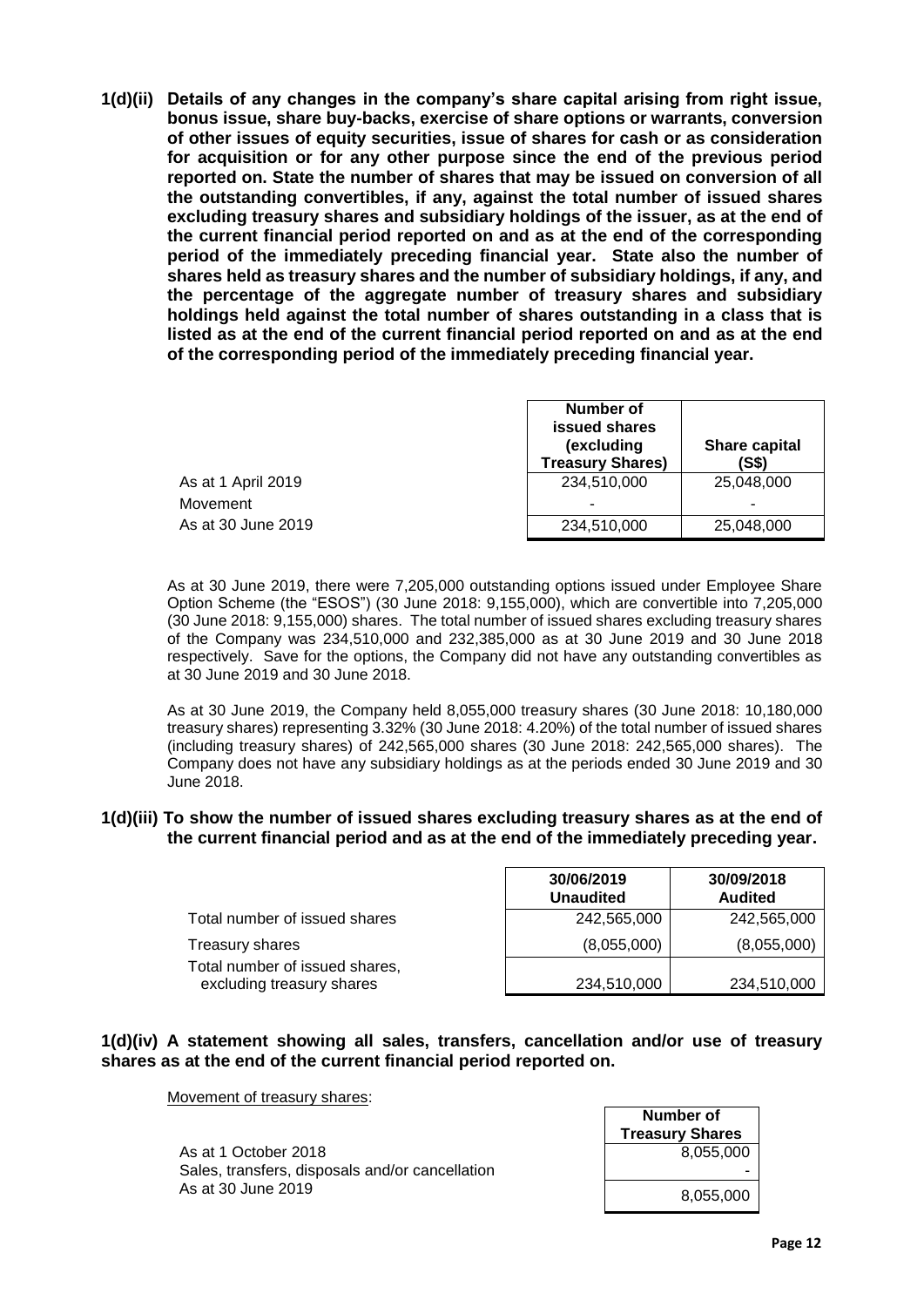# **1(d)(v) A statement showing all sales, transfers, cancellation and/ or use of subsidiary holdings as at the end of the current financial period reported on.**

There is no subsidiary holdings.

# **2. Whether the figures have been audited, or reviewed and in accordance with which standard**

The figures have not been audited or reviewed by the Company's auditors.

# **3. Where the figures have been audited or reviewed, the auditors' report (including any qualifications or emphasis of matter)**

Not applicable.

## **4. Whether the same accounting policies and methods of computation as in the issuer's most recently audited annual financial statements have been applied**

Except as disclosed in note (5) below, the financial results for the current financial year reported on have been presented using the same accounting policies and methods of computation as in the Company's most recently audited financial statement as set out in the annual report for the financial year ended 30 September 2018.

# **5. If there are any changes in the accounting policies and methods of computation, including any required by an accounting standard, what has changed, as well as the reasons for, and the effect of, the change**

The Group has adopted Singapore Financial Reporting Standard (International) ("SFRS(I)") 1 October 2018 and issued its first set of financial information prepared under SFRS(I) from the first quarter ended 31 December 2018. In adopting SFRS(I), the Group is required to apply all of the specific transition requirements in SFRS(I) 1 First-time Adoption of Singapore Financial Reporting Standards (International). The Group has also concurrently applied SFRS(I) 15 *Revenue from Contracts with Customers* and SFRS(I) 9 *Financial Instruments*.

With regards to SFRS(I) 15 *Revenue from Contracts with Customers*, before 1 October 2018, the Group recognises construction contract revenue by reference to the stage of completion of the contract activity at the end of each reporting period, when the outcome of a construction contract can be estimated reliably. The output method is used to determine the stage of completion, where the value of work performed is certified by the architects or quantity surveyors to the total contract sum. Upon the adoption of SFRS(I)15, the Group will continue to recognise contract revenue over time by measuring the progress towards complete satisfaction of performance obligations. Under the new standard, the methods of measuring progress include output methods or input methods. The Group has determined that the cost-based input method reflects the over-time transfer of control to customers.

There is no material impact on the financial statements in adopting SFRS(I) and applying specific transition requirement under SFRS(I) 1.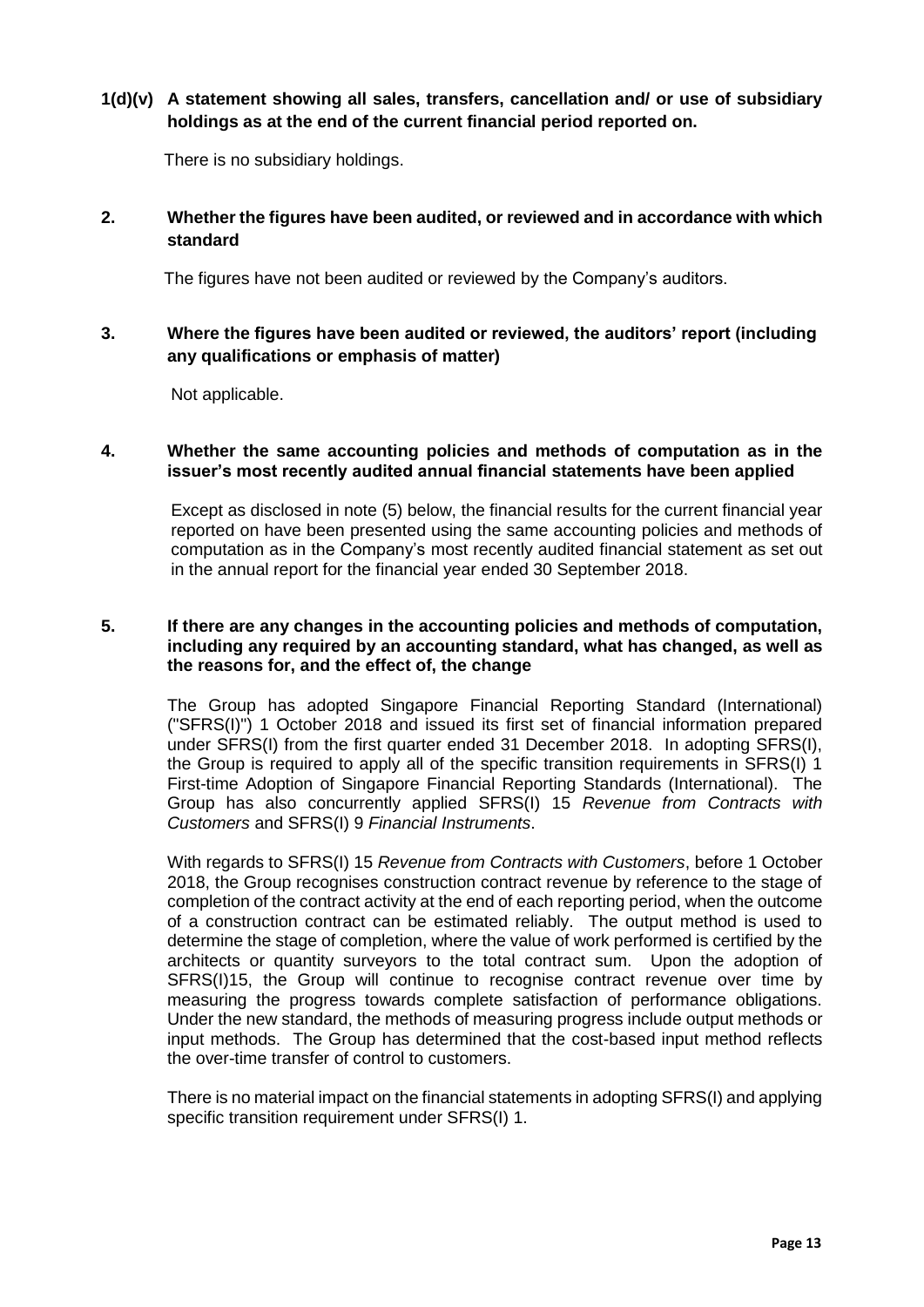**6. Earnings per ordinary share of the group for the current period reported on and the corresponding period of the immediately preceding financial year, after deducting any provision for preference dividends.**

**(a) Based on the weighted average number of ordinary shares on issue; and**

**(b) On a fully diluted basis (detailing any adjustments made to the earnings).**

|                                                              | Group                          |                                | Group                          |                                |  |  |
|--------------------------------------------------------------|--------------------------------|--------------------------------|--------------------------------|--------------------------------|--|--|
|                                                              | <b>Third Quarter ended</b>     |                                | <b>Nine Months ended</b>       |                                |  |  |
|                                                              | 30/06/2019<br><b>Unaudited</b> | 30/06/2018<br><b>Unaudited</b> | 30/06/2019<br><b>Unaudited</b> | 30/06/2018<br><b>Unaudited</b> |  |  |
| Profit attributable to owners of<br>the parent $(S$'000)$    | 4,145                          | 8,583                          | 10,295                         | 15,275                         |  |  |
| (i) Earnings per share ("EPS") $-$<br>Basic                  |                                |                                |                                |                                |  |  |
| (Singapore cents) <sup>(1)</sup>                             | 1.77                           | 3.69                           | 4.39                           | 6.57                           |  |  |
| Weighted average number of<br>ordinary shares <sup>(3)</sup> | 234,510,000                    | 232,385,000                    | 234,510,000                    | 232,385,000                    |  |  |
| (ii) Earnings per share ("EPS") $-$<br>Diluted               |                                |                                |                                |                                |  |  |
| (Singapore cents) <sup>(2)</sup><br>Weighted average number  | 1.76                           | 3.65                           | 4.37                           | 6.50                           |  |  |
| of ordinary shares <sup>(3)</sup>                            | 235,733,047                    | 235,052,617                    | 235,915,309                    | 232,842,104                    |  |  |

Notes:

- (1) The calculation for the basic EPS for the relevant financial periods is based on the weighted average number of ordinary shares of the Company during the relevant financial periods.
- (2) The calculation for the diluted EPS is based on the weighted average number of ordinary shares of the Company after adjusting for lapsed Options and dilution assuming the Options are fully exercised into ordinary shares of the Company.
- (3) The figure was computed taking into account the shares bought back by the Company during the relevant financial period, if any.

# **7. Net asset value (for the issuer and group) per ordinary share based on the total number of issued share capital excluding treasury shares of the issuer at the end of the (a) current period reported on and (b) immediately preceding financial year**

|                                                         | Group                   |                       | Company                        |                       |  |
|---------------------------------------------------------|-------------------------|-----------------------|--------------------------------|-----------------------|--|
|                                                         | 30/06/2019<br>Unaudited | 30/09/2018<br>Audited | 30/06/2019<br><b>Unaudited</b> | 30/09/2018<br>Audited |  |
| Net asset value per ordinary<br>share (Singapore cents) | 94.72                   | 92.96                 | 9.71                           | 13.07                 |  |
| Number of issued shares<br>excluding treasury shares    | 234,510,000             | 234,510,000           | 234,510,000                    | 234,510,000           |  |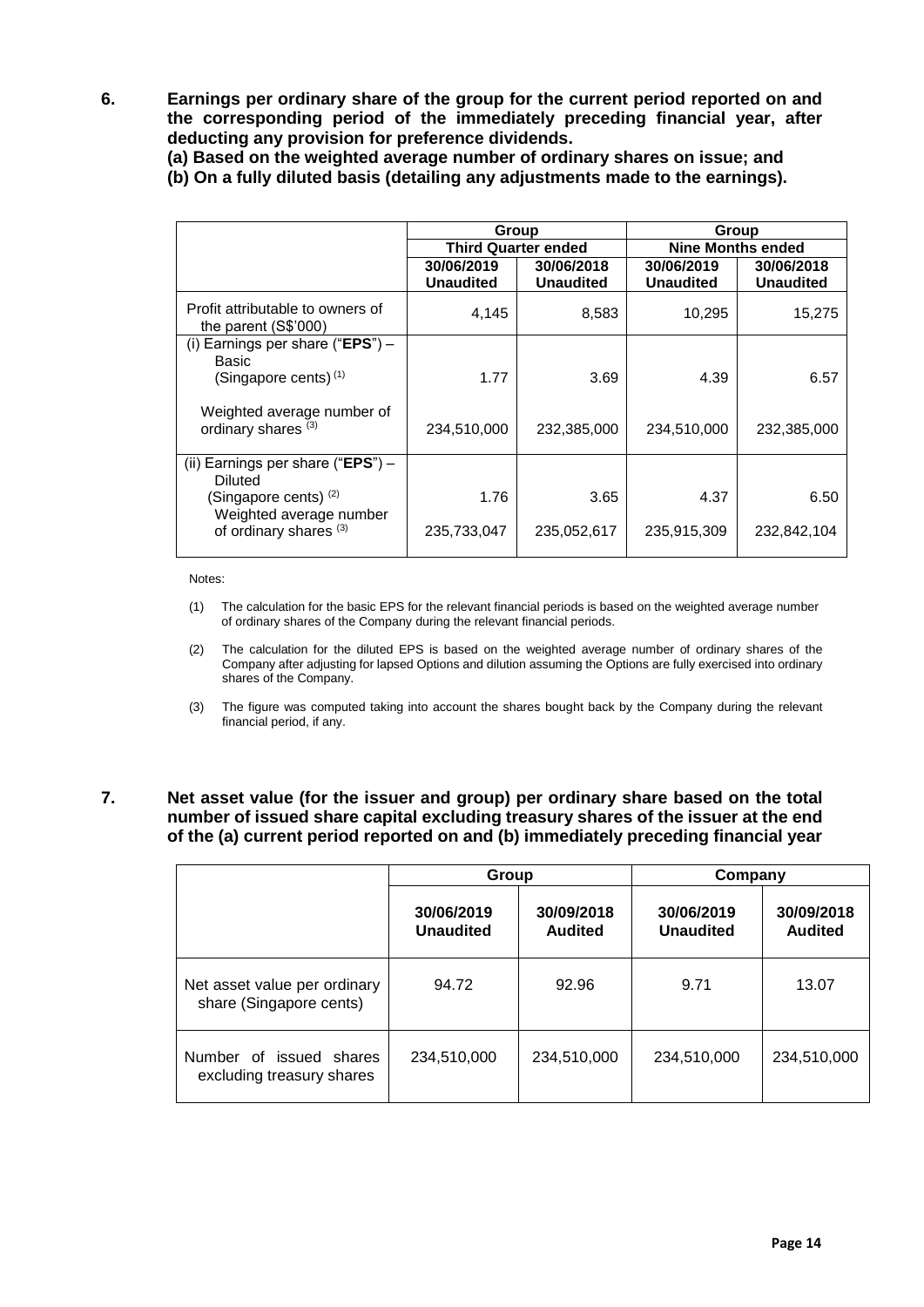- **8. A review of the performance of the group, to the extent necessary for a reasonable understanding of the group's business. It must include a discussion of the following:-**
	- **(a) any significant factors that affected the turnover, costs, and earnings of the group for the current financial period reported on, including (where applicable) seasonal or cyclical factors; and**
	- **(b) any material factors that affected the cash flow, working capital, assets or liabilities of the group during the current financial period reported on.**

## **Review of the performance**

## **Revenue**

Revenue increased by 18.3% to S\$47.9 million in third quarter ended 30 June 2019 (**"3Q2019"**) as compared to S\$40.5 million in the corresponding period ended 30 June 2018 (**"3Q2018"**). For 9 months ended 30 June 2019 (**"9M2019"**), revenue increased by 11.2% to S\$124.6 million as compared to S\$112.0 million in the corresponding period ended 30 June 2018 (**"9M2018"**). The increase in revenue was mainly due to higher revenue contribution from the construction of Seaside Residences condominium at Siglap and Pullman Maamutaa resort in Maldives. The increase in revenue was also aided by the construction of National Skin Centre and The Antares condominium at Mattar Road, which commenced in 1H2019.

# **Gross Profit & Gross Profit Margin**

In 3Q2019, the Group recorded a gross profit margin of 6.2% and gross profit of S\$3.0 million compared to gross profit of S\$4.6 million in 3Q2018.

In 9M2019, the Group recorded a gross profit margin of 9.3% and gross profit of S\$11.6 million compared to gross profit of S\$18.0 million in 9M2018.

# **Other Income**

Other income inched up 0.9% in 3Q2019 and decreased by 32.5% or S\$2.2 million in 9M2019. The decrease was due mainly to absence of dividend income received from joint venture companies in the current reporting periods.

# **Administration Expenses**

Administration expenses increased by 13.5% or S\$0.4 million to S\$3.7 million in 3Q2019 due to higher administrative and operational expenses.

For 9M2019, administration expenses decreased by 21.7% or S\$2.9 million as compared to 9M2018 due mainly to absence of impairment loss on available-for-sale financial asset of S\$2.6 million in 9M2018, lower depreciation and legal expenses.

#### **Finance Costs**

As a result of higher interest expenses, finance costs increased by 14.5% or S\$0.2 million to S\$1.6 million in 3Q2019 and 14.8% or S\$0.6 million to S\$4.7 million in 9M2019.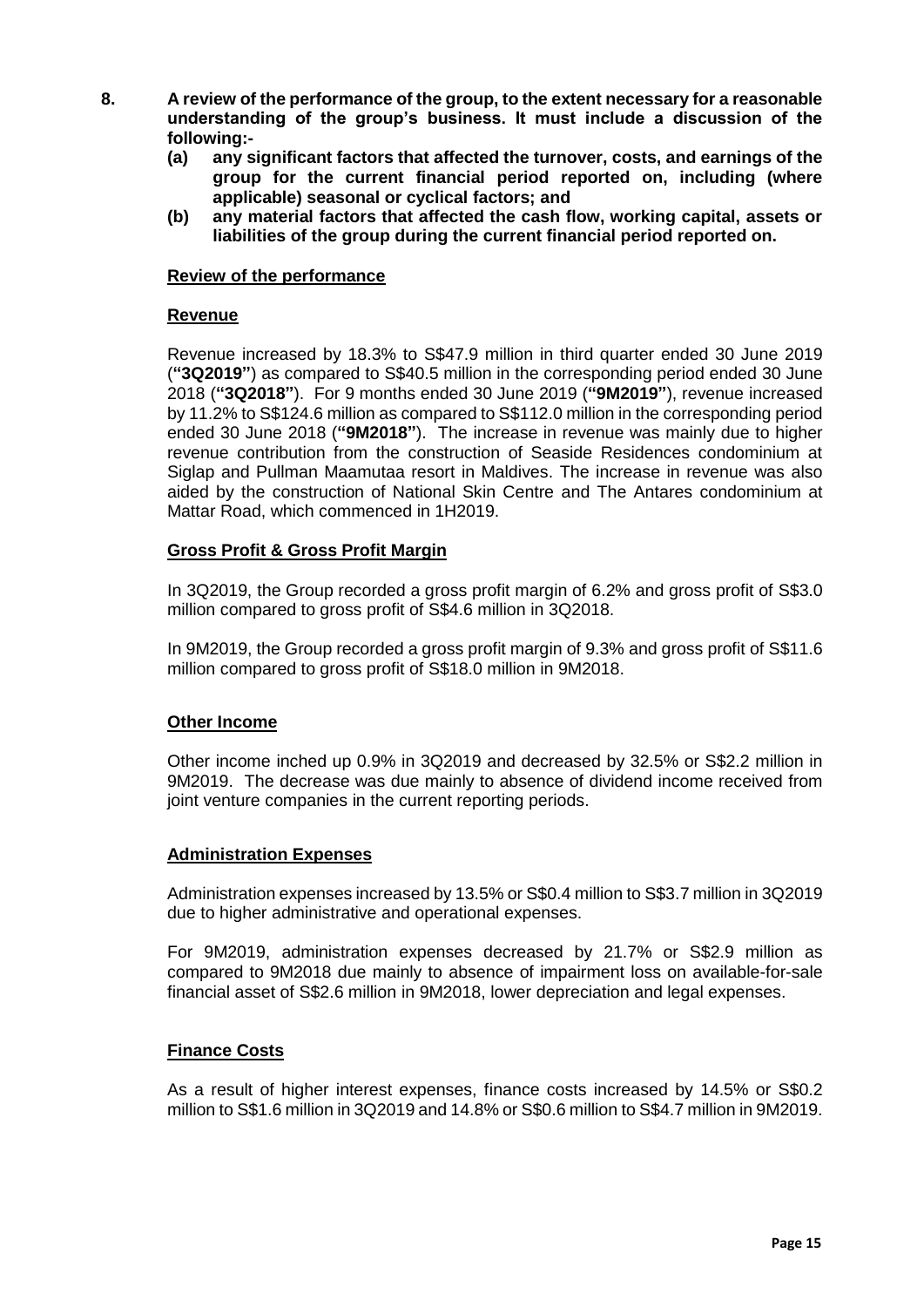- **8. A review of the performance of the group, to the extent necessary for a reasonable understanding of the group's business. It must include a discussion of the following:-**
	- **(a) any significant factors that affected the turnover, costs, and earnings of the group for the current financial period reported on, including (where applicable) seasonal or cyclical factors; and**
	- **(b) any material factors that affected the cash flow, working capital, assets or liabilities of the group during the current financial period reported on. (Cont'd)**

## **Share of Results of Joint Ventures/Associates**

For 3Q2019, net gain from joint ventures and associates was S\$5.2 million compared to S\$7.9 million in 3Q2018.

For 9M2019, the Group recorded a net gain of S\$10.9 million from joint ventures and associates as compared to a net gain of S\$10.0 million in 9M2018. The net gain of S\$10.9 million in 9M2019 was mainly attributable to share of profit from the residential developments projects in Singapore.

## **Profit before Income Tax**

For 3Q2019, the Group's profit before tax decreased by 53.0% to S\$4.5 million as compared to S\$9.5 million in 3Q2018.

Profit before tax for 9M2019 decreased by 31.6% to S\$11.8 million as compared to S\$17.2 million in 9M2018. The decrease was attributable to lower gross profit and other income, which was offset by lower expenses and higher share of gain from joint ventures.

#### **Review of Financial Position**

#### **Non-Current Assets**

Plant and equipment increased from S\$19.5 million as at 30 September 2018 to S\$28.3 million as at 30 June 2019 due to acquisition of properties in Chin Bee Road during the reporting period. Investment properties increased from S\$22.8 million as at 30 September 2018 to S\$23.3 million as at 30 June 2019 due to unrealized foreign currency gain on translation of foreign operation which was partially offset by depreciation expenses.

#### **Current Assets**

Trade and other receivables decreased by S\$5.7 million from S\$95.3 million as at 30 September 2018 to S\$89.6 million as at 30 June 2019.

The increase in contract assets of S\$2.7 million was due to higher unbilled revenue for work done in 3Q2019.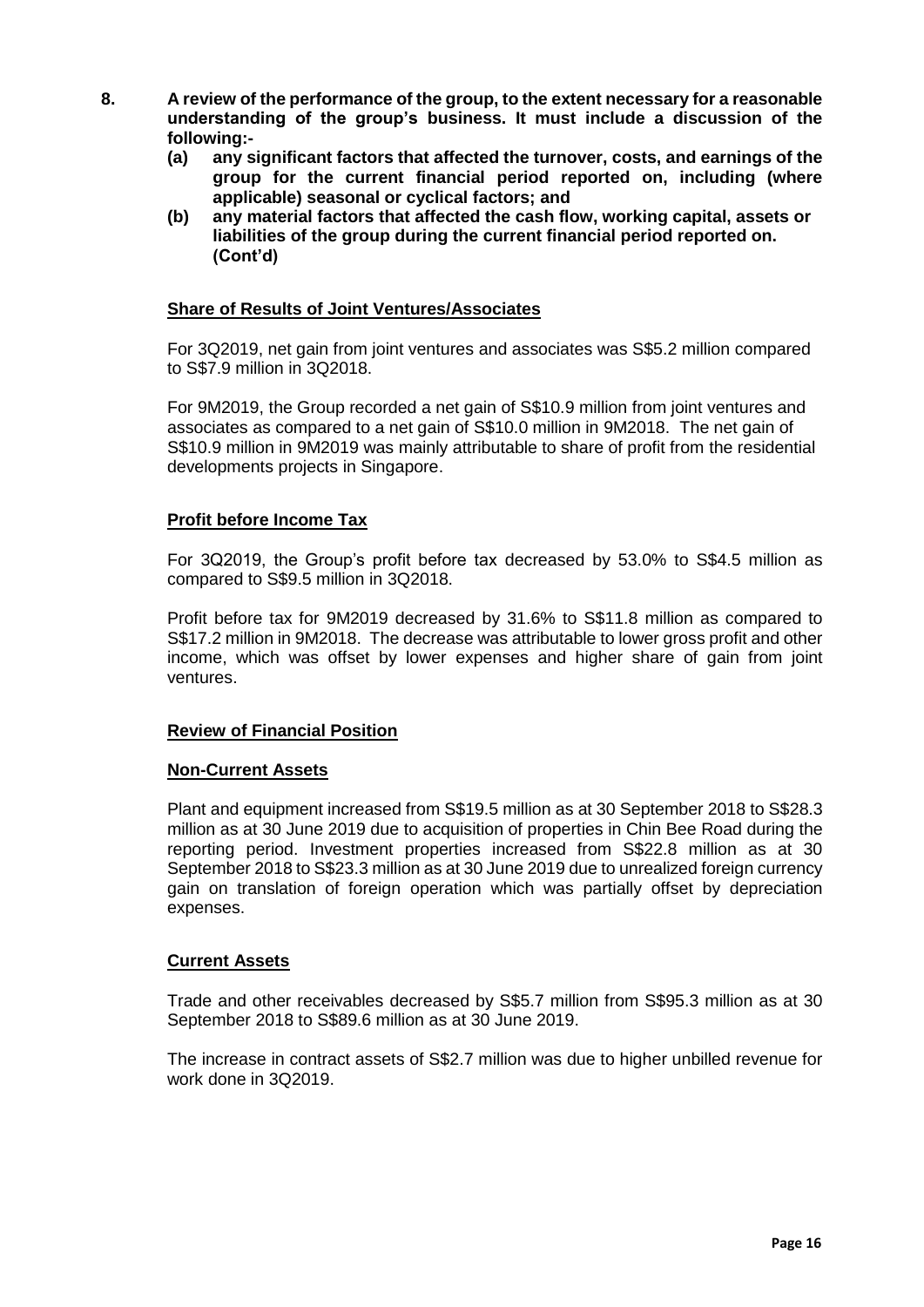- **8. A review of the performance of the group, to the extent necessary for a reasonable understanding of the group's business. It must include a discussion of the following:-**
	- **(a) any significant factors that affected the turnover, costs, and earnings of the group for the current financial period reported on, including (where applicable) seasonal or cyclical factors; and**
	- **(b) any material factors that affected the cash flow, working capital, assets or liabilities of the group during the current financial period reported on. (Cont'd)**

# **Current Liabilities**

As at 30 June 2019, current liabilities decreased by S\$5.3 million to S\$169.4 million compared to S\$174.7 million as of 30 September 2018. The decrease was mainly due to lower bank borrowings of S\$3.6 million and lower income tax payable.

The working capital of the Group was S\$8.4 million as at 30 June 2019 compared to S\$23.1 million as at 30 September 2018.

## **Non-Current Liabilities**

Non-current liabilities increased by S\$8.2 million from S\$85.5 million as at 30 September 2018 to S\$93.7 million as at 30 June 2019 due mainly to higher bank borrowings.

#### **Review of Cash Flow Statement**

For 3Q2019, the Group generated a positive operating cash flow of S\$0.9 million before movements in the working capital. After taking into account changes in working capital, comprising mainly of a decrease of S\$6.7 million in trade and other receivables; S\$1.3 million in contract assets and an increase of S\$7.8 million in trade and other payables, the Group recorded a net cash inflow of S\$15.8 million from operations.

Net cash used in investing activities of S\$9.2 million in 3Q2019 was mainly attributable to acquisition of properties in Chin Bee Road amounted to S\$11.6 million, loans extended to associates and joint ventures of S\$4.0 million and was partially offset by loan repayment from associates of S\$6.2 million.

Net cash generated from financing activities of S\$0.8 million in 3Q2019 was mainly due to dividend payment of S\$0.6 million, bank loan repayments of S\$8.1 million, and partially offset by proceed from bank borrowings of S\$9.7 million.

#### **9. Where a forecast, or a prospect statement, has been previously disclosed to shareholders, any variance between it and the actual results.**

Not applicable as no forecast or prospect statement has been previously disclosed to shareholders.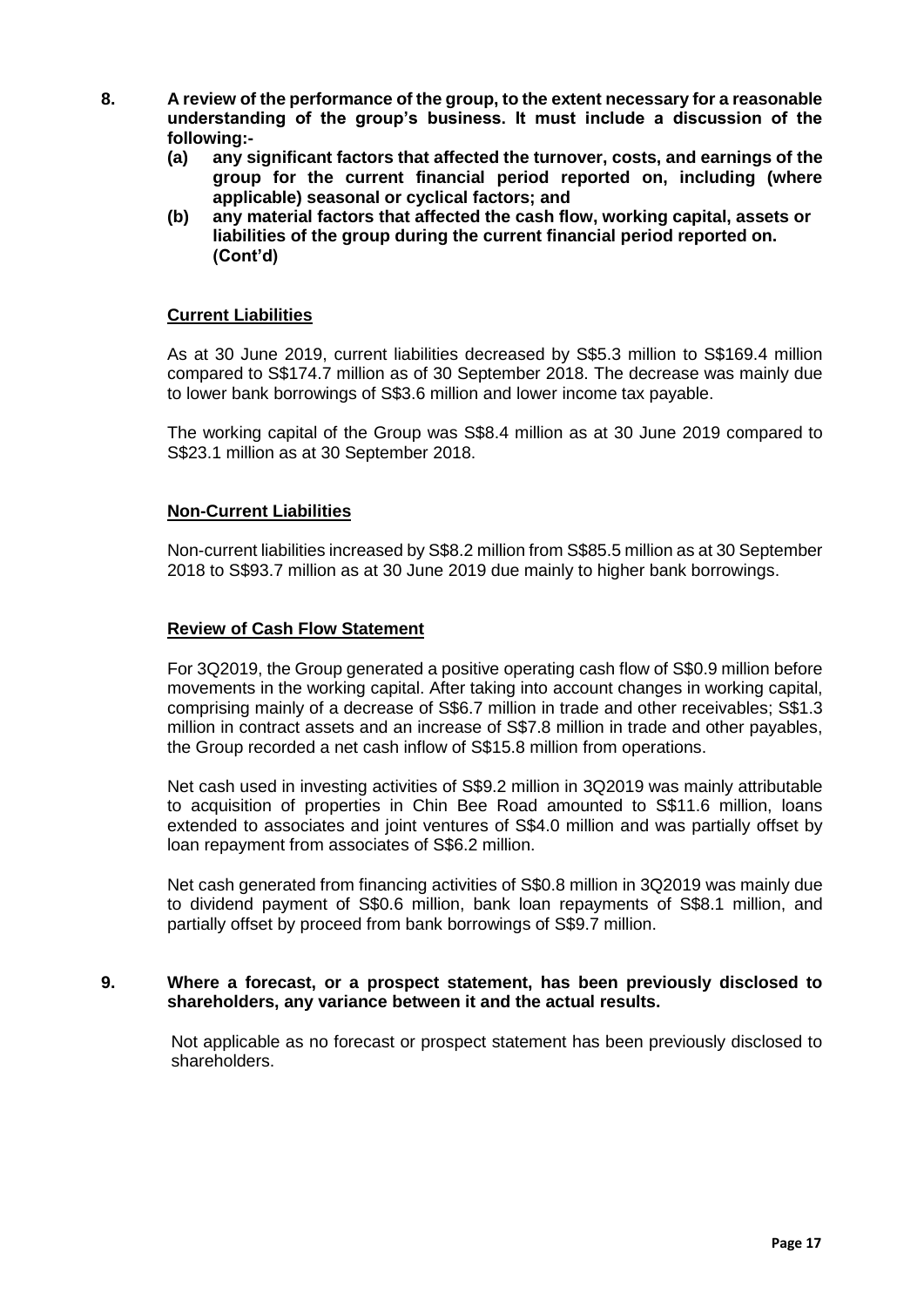**10. A commentary at the date of the announcement of the competitive conditions of the industry in which the group operates and any known factors or events that may affect the group in the next reporting period and the next 12 months.**

# **Building Construction**

Based on Ministry of Trade and Industry's advance estimates, the Singapore economy grew by 0.1 per cent on a year-on-year basis in the second quarter of 2019, slower than the 1.1 per cent growth in the previous quarter. The construction sector grew by 2.2 per cent on a year-on-year basis in the second quarter, extending the 2.7 per cent expansion in the previous quarter. Growth of the sector was supported by an increase in public sector construction activities. On a quarter-on-quarter seasonally adjusted annualised basis, the sector contracted by 7.6 per cent, reversing the 13.3 per cent growth in the preceding quarter<sup>1</sup>.

Against the backdrop of a slower economic growth and continued global uncertainty, the construction sector is expected to face headwinds in the medium term. As at 30 June 2019, the Group's construction order book stood at approximately \$267 million.

# **Property Development and Investment**

Seaside Residences has attained sales of more than 90% to-date.

The sales of The Antares condominium is expected to be launched in the fourth quarter of this financial year.

# **Hotel Development and Investment**

The Group is preparing for the opening of Pullman Maldives Maamutaa Resort which is expected to be operational within the next 2 to 3 months.

# **11. Dividend**

**(a) Current Financial Period Reported On**

None.

**(b) Corresponding Period of the Immediately Preceding Financial Year**

None.

# **(c) Date payable**

Not applicable.

# **(d) Books closure date.**

Not applicable.

# **12. If no dividend has been declared/recommended, a statement to that effect.**

Not applicable.

 $\overline{a}$ 

<sup>1</sup> Ministry of Trade and Industry, "Singapore's GDP Grew by 0.1 Per Cent in the Second Quarter of 2019", 12 July 2019.